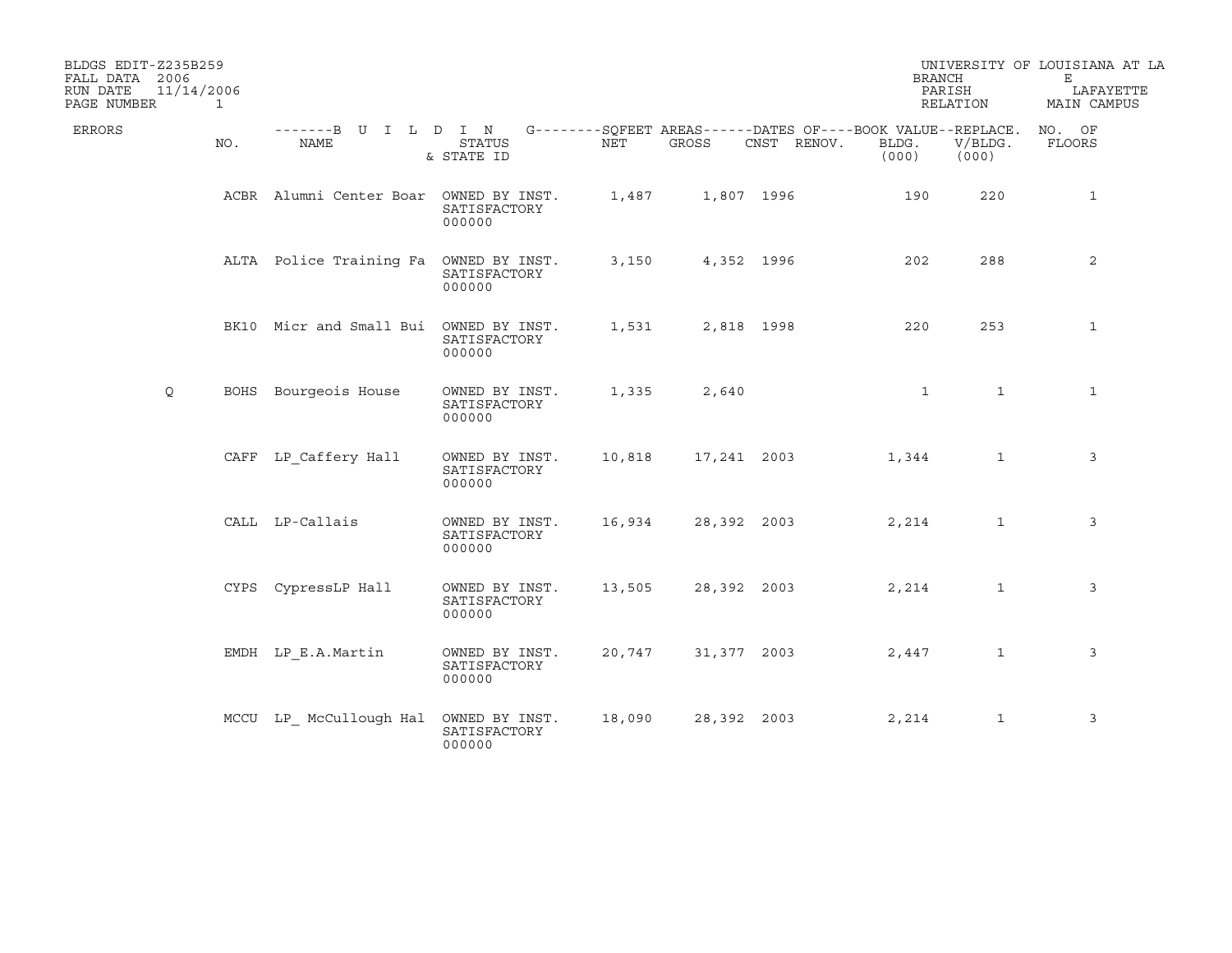| BLDGS EDIT-Z235B259<br>FALL DATA 2005<br>11/14/2006<br>RUN DATE |     |                                        |                                          |        |             |             |                | <b>BRANCH</b><br>PARISH                                                         | UNIVERSITY OF LOUISIANA AT LA<br>Е<br>LAFAYETTE |
|-----------------------------------------------------------------|-----|----------------------------------------|------------------------------------------|--------|-------------|-------------|----------------|---------------------------------------------------------------------------------|-------------------------------------------------|
| PAGE NUMBER                                                     | 2   |                                        |                                          |        |             |             |                | RELATION                                                                        | MAIN CAMPUS                                     |
| <b>ERRORS</b>                                                   | NO. | -------B U I L D I N<br>NAME           | STATUS<br>& STATE ID                     | NET    | GROSS       | CNST RENOV. | BLDG.<br>(000) | G--------SQFEET AREAS------DATES OF----BOOK VALUE--REPLACE.<br>V/BLDG.<br>(000) | NO. OF<br>FLOORS                                |
|                                                                 |     | MNTS Maintanence Shop                  | OWNED BY INST.<br>SATISFACTORY<br>000000 | 9,632  | 10,408 2004 |             |                | 1<br>$\mathbf{1}$                                                               | 2                                               |
|                                                                 |     | MX00 Moody Annex                       | OWNED BY INST.<br>SATISFACTORY<br>000000 | 35,793 |             | 61,336 2004 | 7,400          | $\mathbf{1}$                                                                    | 3                                               |
| Q                                                               |     | NIWH NIRC Warehouse/Off                | OWNED BY INST.<br>SATISFACTORY<br>000000 | 9,881  | 10,396      |             | 220            | $\mathbf{1}$                                                                    | $\mathbf{1}$                                    |
|                                                                 |     | RBRT Roberts House                     | OWNED BY INST.<br>SATISFACTORY<br>000000 | 1,509  |             | 2,188 1955  | 130            | 143                                                                             | $\mathbf{1}$                                    |
|                                                                 |     | ROYO LP_Roy Hall                       | OWNED BY INST.<br>SATISFACTORY<br>000000 | 10,794 | 17,241 2003 |             | 1,344          | $\mathbf{1}$                                                                    | 3                                               |
|                                                                 |     | THIB LP-Thibodeaux                     | OWNED BY INST.<br>SATISFACTORY<br>000000 | 20,078 | 31,377 2003 |             | 2,447          | $\mathbf{1}$                                                                    | 3                                               |
|                                                                 |     | VERM LP_Vermillion Hall OWNED BY INST. | SATISFACTORY<br>000000                   | 20,744 | 31,377 2003 |             | 2,447          | $\mathbf{1}$                                                                    | 3                                               |
|                                                                 |     | VOOR LP Voorhies Hall                  | OWNED BY INST.<br>SATISFACTORY<br>000000 | 17,336 | 28,392 2003 |             | 2,214          | $\mathbf{1}$                                                                    | 3                                               |
|                                                                 |     | 0001 President's Reside                | OWNED BY INST.<br>SATISFACTORY<br>004840 | 5,398  |             | 5,786 1940  | 1992           | 43<br>433                                                                       | 3                                               |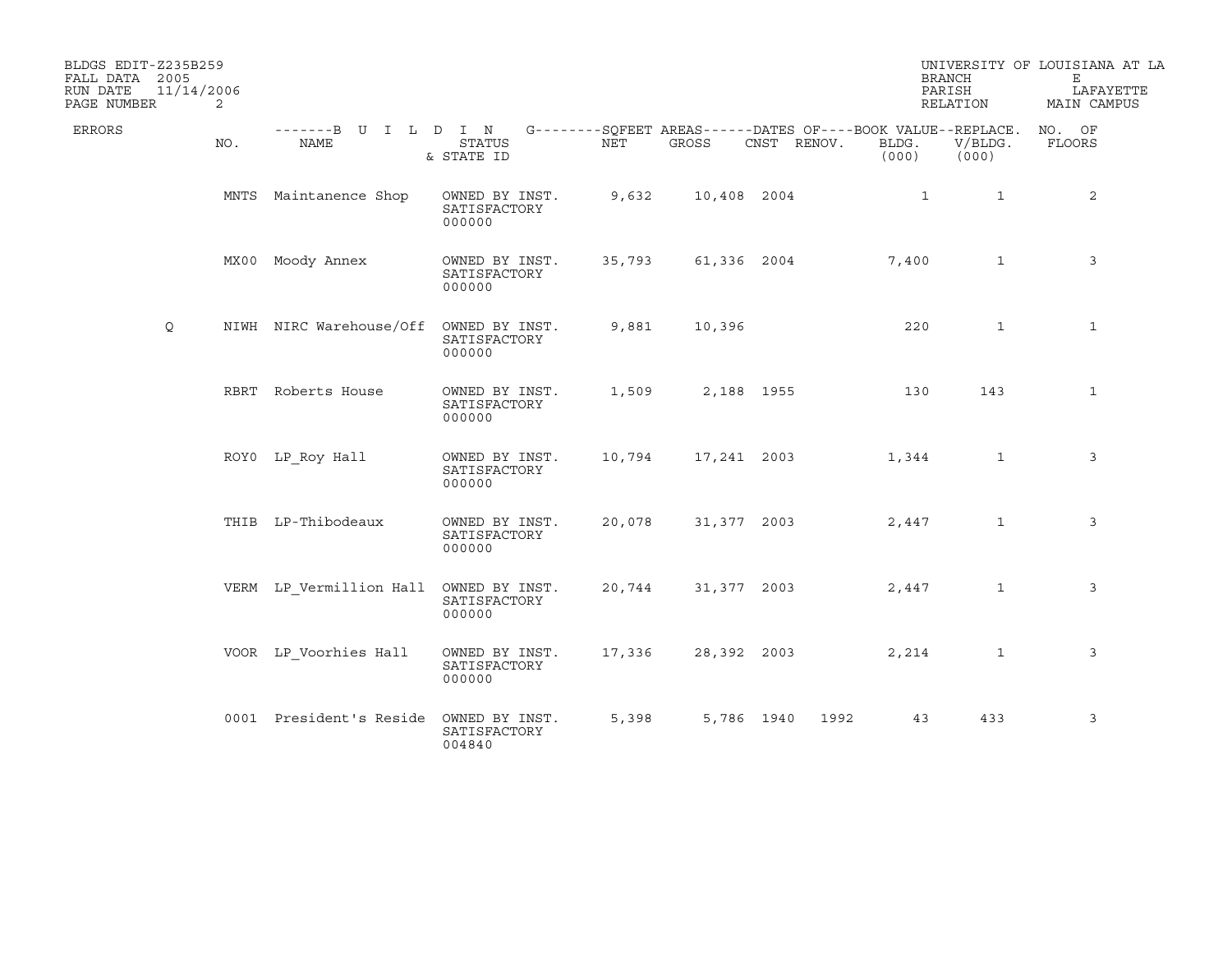| BLDGS EDIT-Z235B259<br>FALL DATA 2005<br>RUN DATE<br>11/14/2006<br>PAGE NUMBER | 3   |                              |                                          |        |                                                                      |             |                   |                | <b>BRANCH</b><br>PARISH<br>RELATION | UNIVERSITY OF LOUISIANA AT LA<br>Е<br>LAFAYETTE<br>MAIN CAMPUS |
|--------------------------------------------------------------------------------|-----|------------------------------|------------------------------------------|--------|----------------------------------------------------------------------|-------------|-------------------|----------------|-------------------------------------|----------------------------------------------------------------|
| ERRORS                                                                         | NO. | -------B U I L D I N<br>NAME | <b>STATUS</b><br>& STATE ID              | NET    | G--------SQFEET AREAS------DATES OF----BOOK VALUE--REPLACE.<br>GROSS | CNST RENOV. |                   | BLDG.<br>(000) | V/BLDG.<br>(000)                    | NO. OF<br>FLOORS                                               |
|                                                                                |     | 0002 Girard Hall             | OWNED BY INST.<br>SATISFACTORY<br>004841 | 15,081 |                                                                      |             | 25, 155 1922 1992 | 67             | 3,018                               | 3                                                              |
|                                                                                |     | 0004 Foster Hall             | OWNED BY INST.<br>SATISFACTORY<br>004843 | 10,786 |                                                                      |             | 17,055 1938 1996  | 47             | 2,046                               | 2                                                              |
|                                                                                |     | 0005 Mouton Hall             | OWNED BY INST.<br>SATISFACTORY<br>004844 | 12,917 |                                                                      |             | 19,354 1938 1979  | 126            | 2,322                               | 2                                                              |
|                                                                                |     | 0006 Stephens Hall           | OWNED BY INST.<br>SATISFACTORY<br>004845 | 19,259 | 26,530 1940                                                          |             | 1986              | 172            | 3,185                               | 2                                                              |
|                                                                                |     | 0007 Broussard Hall          | OWNED BY INST.<br>SATISFACTORY<br>004846 | 12,048 | 19,151 1940                                                          |             | 1979              | 126            | 2,298                               | $\overline{2}$                                                 |
|                                                                                |     | 0008 Lee Hall                | OWNED BY INST.<br>SATISFACTORY<br>004847 | 10,865 | 17,431 1925                                                          |             | 1996              | 66             | 2,091                               | 2                                                              |
|                                                                                |     | 0009 Griffin House           | OWNED BY INST.<br>SATISFACTORY<br>005008 | 3,600  |                                                                      | 4,000 1937  | 1986              | 94             | 180                                 | $\overline{2}$                                                 |
|                                                                                |     | 0011 Roy House               | OWNED BY INST.<br>REMODELING-B<br>011890 | 4,304  |                                                                      | 4,450 1920  |                   | 83             | 83                                  | 2                                                              |
|                                                                                |     | 0012 Bittle Hall             | OWNED BY INST.<br>SATISFACTORY<br>004848 | 3,406  |                                                                      | 5,377 1939  |                   | 32             | 487                                 | $\mathbf{1}$                                                   |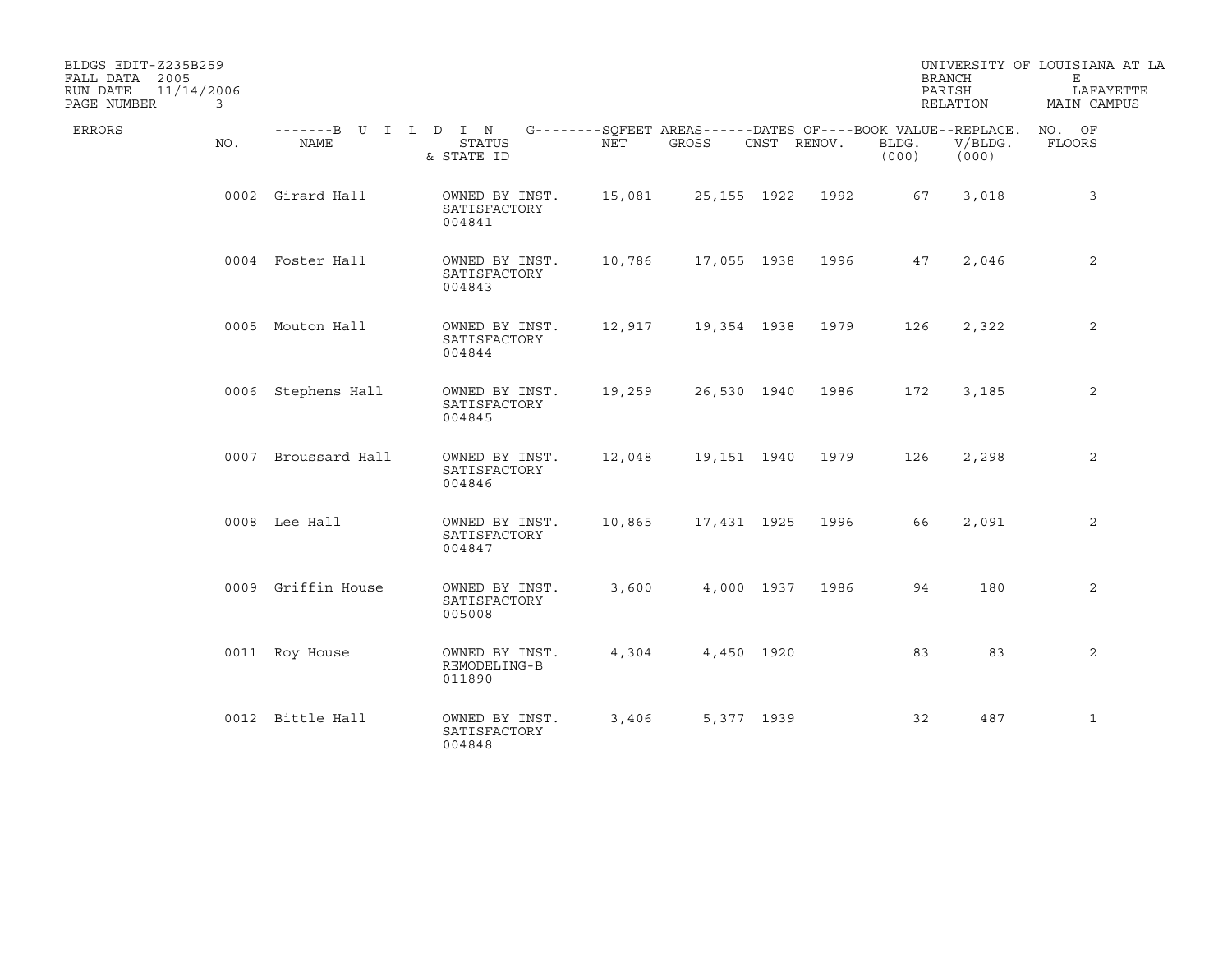| BLDGS EDIT-Z235B259<br>FALL DATA 2005<br>11/14/2006<br>RUN DATE |                              |                                          |        |                                                                      |             |      |                | <b>BRANCH</b><br>PARISH | UNIVERSITY OF LOUISIANA AT LA<br>Е<br>LAFAYETTE |
|-----------------------------------------------------------------|------------------------------|------------------------------------------|--------|----------------------------------------------------------------------|-------------|------|----------------|-------------------------|-------------------------------------------------|
| PAGE NUMBER<br>$\overline{4}$                                   |                              |                                          |        |                                                                      |             |      |                | RELATION                | MAIN CAMPUS                                     |
| ERRORS<br>NO.                                                   | -------B U I L D I N<br>NAME | ${\tt STATUS}$<br>& STATE ID             | NET    | G--------SQFEET AREAS------DATES OF----BOOK VALUE--REPLACE.<br>GROSS | CNST RENOV. |      | BLDG.<br>(000) | V/BLDG.<br>(000)        | NO. OF<br>FLOORS                                |
|                                                                 | 0013 Declouet Hall           | OWNED BY INST.<br>SATISFACTORY<br>004849 | 9,186  | 16,923 1903                                                          |             |      | 37             | 2,030                   | 2                                               |
|                                                                 | 0014 Buchanan Hall           | OWNED BY INST.<br>REMODELING-B<br>004850 | 7,282  | 11,603 1927                                                          |             | 1981 | 48             | 1,392                   | 2                                               |
|                                                                 | 0015 Evangeline Hall         | OWNED BY INST.<br>REMODELING-A<br>004929 | 11,980 | 16,038 1939                                                          |             |      | 108            | 1,924                   | 3                                               |
|                                                                 | 0016 Wharton Hall            | OWNED BY INST.<br>SATISFACTORY<br>004878 | 80,772 | 127,278 1968                                                         |             | 1996 | 1,675          | 15,275                  | 5                                               |
|                                                                 | 0017 Maxim Doucet Hall       | OWNED BY INST.<br>SATISFACTORY<br>004877 | 39,029 | 58,310 1966                                                          |             | 1992 | 1,164          | 6,997                   | 4                                               |
|                                                                 | 0018 O. K. Allen Hall        | OWNED BY INST.<br>SATISFACTORY<br>004915 | 18,964 | 25,799 1935                                                          |             | 1984 | 133            | 2,648                   | 1                                               |
|                                                                 | 0019 Burke Hall              | OWNED BY INST.<br>SATISFACTORY<br>004851 | 23,066 | 35,497 1940                                                          |             | 1986 | 288            | 4,259                   | 2                                               |
|                                                                 | 0020 Alumni Hall (Vermi      | OWNED BY INST.<br>SATISFACTORY<br>004852 | 1,359  |                                                                      | 1,808 1950  |      | 30             | 162                     | $\mathbf{1}$                                    |
|                                                                 | 0021 Olivier Hall            | OWNED BY INST.<br>REMODELING-B<br>004930 | 8,568  | 10,632 1955                                                          |             |      | 266            | 1,275                   | 3                                               |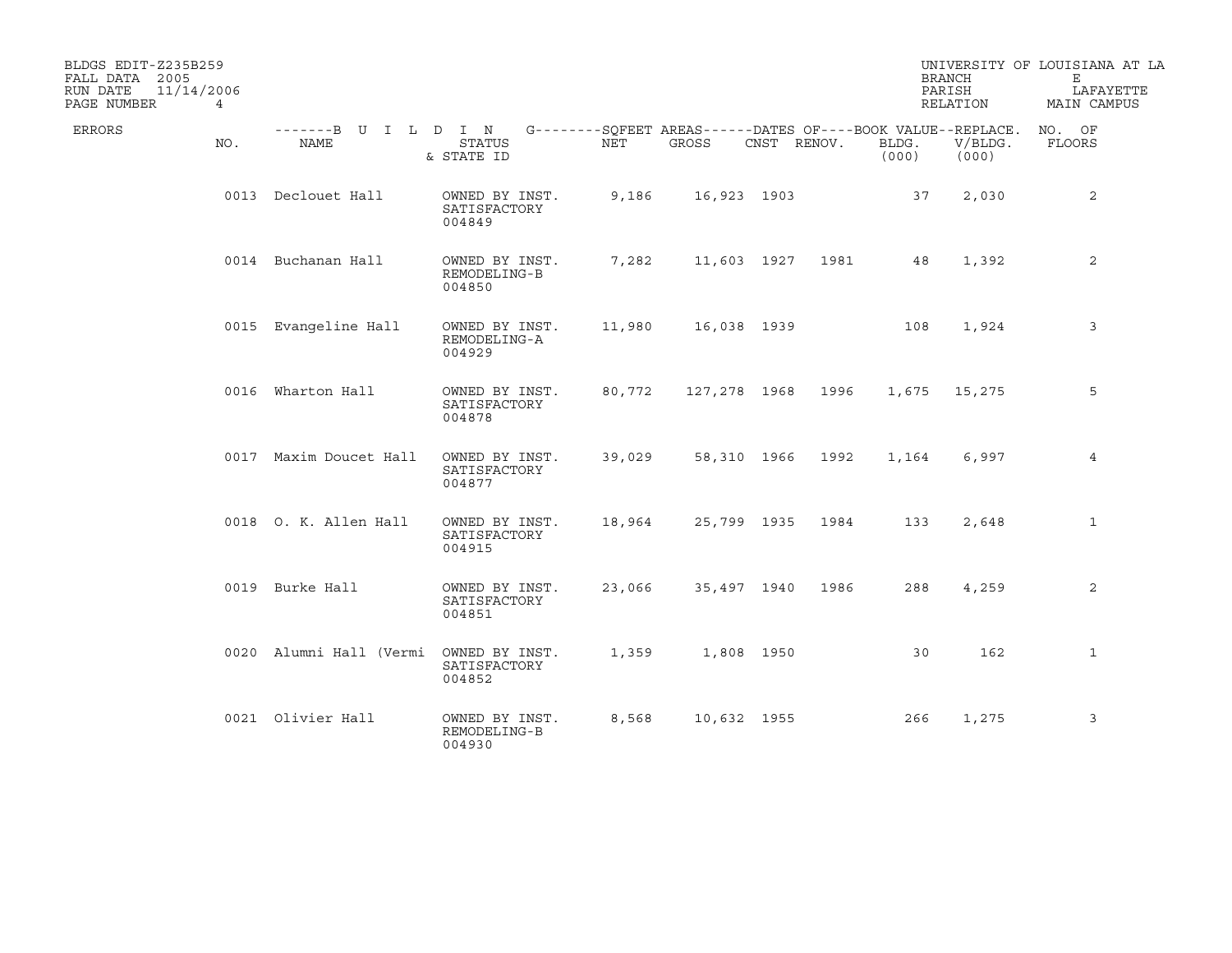| BLDGS EDIT-Z235B259<br>FALL DATA 2005<br>11/14/2006<br>RUN DATE<br>PAGE NUMBER | 5   |                                        |                                          |        |             |                  |      |                | <b>BRANCH</b><br>PARISH<br>RELATION                                             | UNIVERSITY OF LOUISIANA AT LA<br>Е<br>LAFAYETTE<br>MAIN CAMPUS |
|--------------------------------------------------------------------------------|-----|----------------------------------------|------------------------------------------|--------|-------------|------------------|------|----------------|---------------------------------------------------------------------------------|----------------------------------------------------------------|
| ERRORS                                                                         | NO. | -------B U I L D I N<br>NAME           | <b>STATUS</b><br>& STATE ID              | NET    | GROSS       | CNST RENOV.      |      | BLDG.<br>(000) | G--------SQFEET AREAS------DATES OF----BOOK VALUE--REPLACE.<br>V/BLDG.<br>(000) | NO. OF<br>FLOORS                                               |
|                                                                                |     | 0022 Coronna Hall                      | OWNED BY INST.<br>SATISFACTORY<br>004931 | 5,626  |             | 10,574 1957 1993 |      | 268            | 951                                                                             | 2                                                              |
|                                                                                |     | 0023 Guillory Hall                     | OWNED BY INST.<br>SATISFACTORY<br>004932 | 8,881  | 13,280 1957 |                  |      | 178            | 1,195                                                                           | $\mathbf{1}$                                                   |
|                                                                                |     | 0024 Randolph Hall                     | OWNED BY INST.<br>SATISFACTORY<br>004933 | 7,752  |             | 12,346 1950      | 1990 | 265            | 1,481                                                                           | 2                                                              |
|                                                                                |     | 0025 Judice-Rickels                    | OWNED BY INST.<br>SATISFACTORY<br>004853 | 4,107  | 10,343 1927 |                  | 2001 | 37             | 1,399                                                                           | 3                                                              |
|                                                                                |     | 0026 Saucier Clinic (In OWNED BY INST. | SATISFACTORY<br>004854                   | 3,264  |             | 5,715 1939       |      | 44             | 514                                                                             | $\mathbf{1}$                                                   |
|                                                                                |     | 0027 McLaurin Hall                     | OWNED BY INST.<br>SATISFACTORY<br>004855 | 13,037 |             | 17,335 1940      |      | 103            | 2,080                                                                           | 1                                                              |
|                                                                                |     | 0028 Harris Hall                       | OWNED BY INST.<br>SATISFACTORY<br>004934 | 19,257 |             | 31,840 1937      | 1990 | 195            | 3,820                                                                           | 3                                                              |
|                                                                                |     | 0029 Hamilton Hall                     | OWNED BY INST.<br>SATISFACTORY<br>004856 | 27,192 |             | 43,607 1940      | 1988 | 221            | 5,232                                                                           | 3                                                              |
|                                                                                |     | 003A Martin Hall                       | OWNED BY INST.<br>SATISFACTORY<br>004842 | 30,215 |             | 50,087 1963      | 1992 | 766            | 6,010                                                                           | 3                                                              |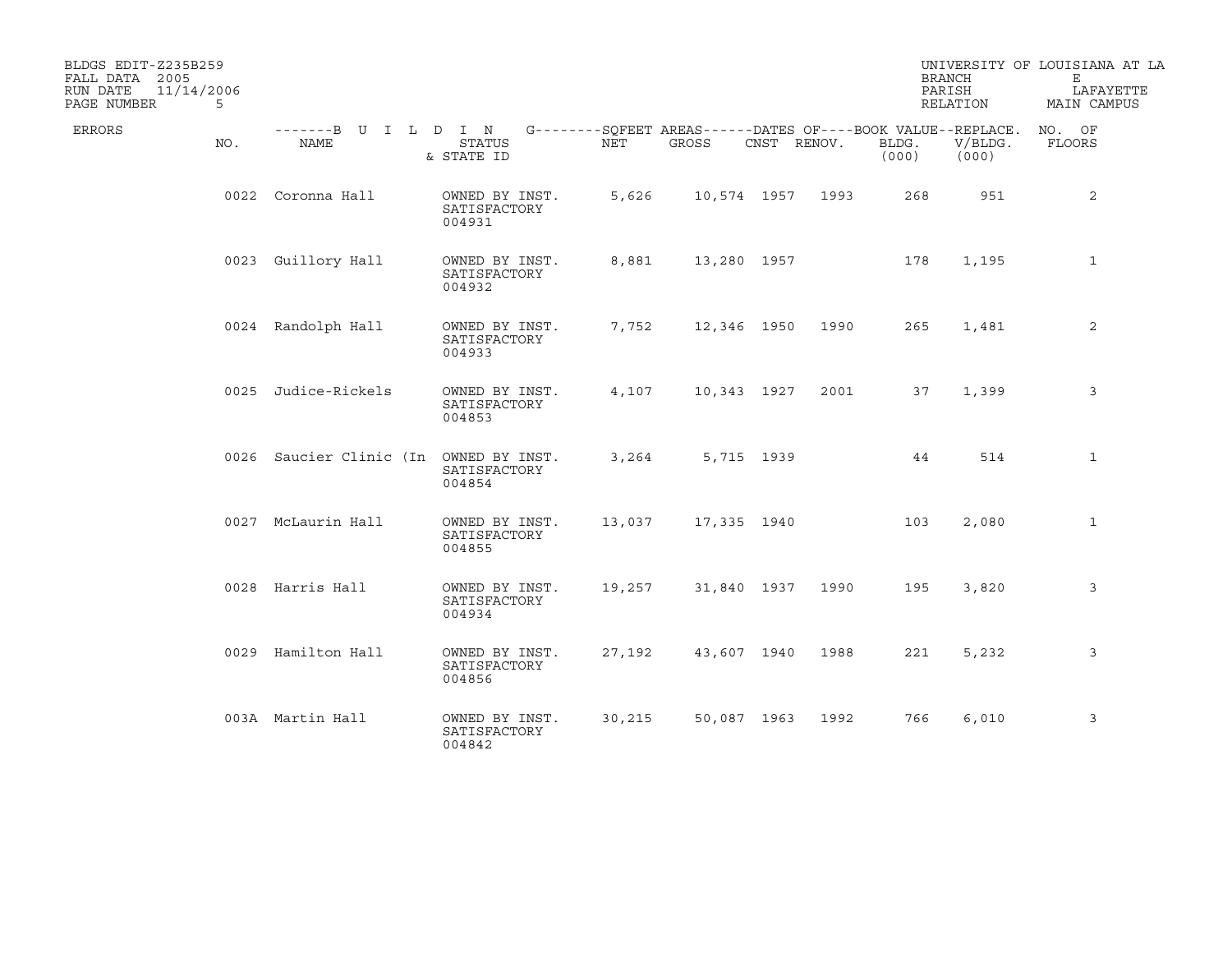| BLDGS EDIT-Z235B259<br>FALL DATA 2005<br>11/14/2006<br>RUN DATE<br>PAGE NUMBER | 6   |                                        |                                          |              |                   |             |      |                | <b>BRANCH</b><br>PARISH<br>RELATION                                             | UNIVERSITY OF LOUISIANA AT LA<br>Е<br>LAFAYETTE<br>MAIN CAMPUS |
|--------------------------------------------------------------------------------|-----|----------------------------------------|------------------------------------------|--------------|-------------------|-------------|------|----------------|---------------------------------------------------------------------------------|----------------------------------------------------------------|
| ERRORS                                                                         | NO. | -------B U I L D I N<br>NAME           | <b>STATUS</b><br>& STATE ID              | NET          | GROSS             | CNST RENOV. |      | BLDG.<br>(000) | G--------SQFEET AREAS------DATES OF----BOOK VALUE--REPLACE.<br>V/BLDG.<br>(000) | NO. OF<br>FLOORS                                               |
|                                                                                |     | 003B F. G. Mouton Hall                 | OWNED BY INST.<br>SATISFACTORY<br>004888 | 24,615       | 33,973 1963 1996  |             |      | 525            | 3,057                                                                           | 3                                                              |
|                                                                                |     | 003C Martin Hall Info B                | OWNED BY INST.<br>SATISFACTORY<br>011906 | 36           |                   | 100 1994    |      | 10             | 6                                                                               | $\mathbf{1}$                                                   |
|                                                                                |     | 003D Martin Cooling Tow OWNED BY INST. | SATISFACTORY<br>004890                   | $\mathbf{1}$ | 750 1963          |             |      | 2              | 50                                                                              | $\mathbf{1}$                                                   |
|                                                                                |     | 0031 Student Union                     | OWNED BY INST.<br>SATISFACTORY<br>004942 | 82,727       | 122,647 1971 1999 |             |      | 3,620          | 14,717                                                                          | 2                                                              |
|                                                                                |     | 0032 Farm Store                        | OWNED BY INST.<br>SATISFACTORY<br>005010 | 1,897        |                   | 2,028 1954  | 1984 | 10             | 121                                                                             | $\mathbf{1}$                                                   |
|                                                                                |     | 0033 E. K. Long Gym                    | OWNED BY INST.<br>SATISFACTORY<br>004858 | 22,489       | 28,614 1938       |             | 1995 | 166            | 3,433                                                                           | 2                                                              |
|                                                                                |     | 0037 Fletcher Hall                     | OWNED BY INST.<br>SATISFACTORY<br>004882 | 55,300       | 72,079 1977 1992  |             |      | 3,200          | 8,649                                                                           | 3                                                              |
| $\mathbf{I}$<br>Q<br>G                                                         |     | 0038 Continuing Educati OWNED BY INST. | INVALID CODE<br>001812                   | 7,483        | 18,084            |             |      | 250            | 1,626                                                                           | $\mathbf{1}$                                                   |
| G                                                                              |     | 0039 Burke Hawthorne An                | OWNED BY INST.<br>INVALID CODE<br>004860 | 378          |                   | 790 1957    |      | $\mathbf 1$    | 71                                                                              | $\mathbf{1}$                                                   |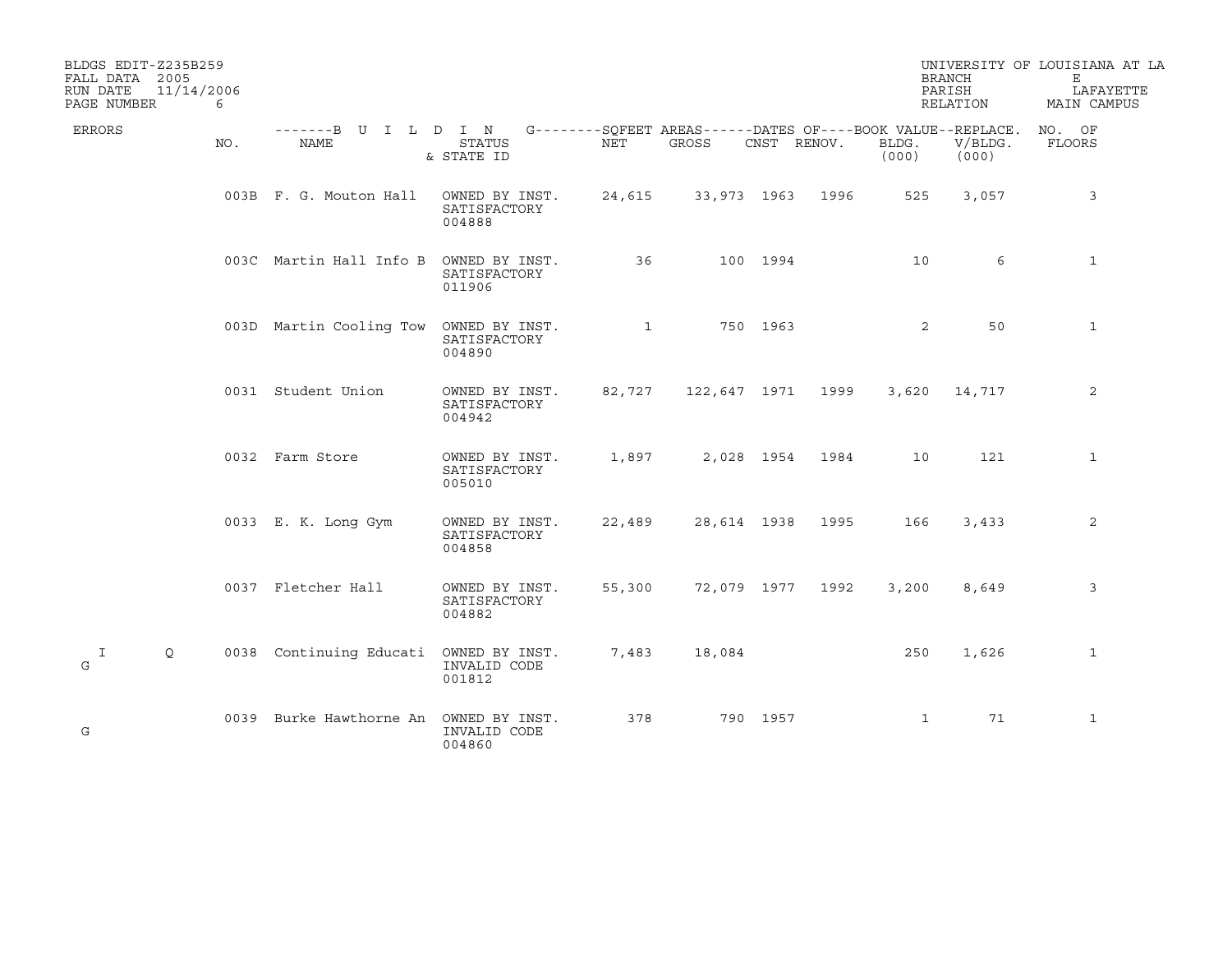| BLDGS EDIT-Z235B259<br>FALL DATA 2005<br>RUN DATE<br>11/14/2006<br>PAGE NUMBER | 7   |                                                                                                 |                                          |         |                   |             |                  |                | <b>BRANCH</b><br>PARISH<br>RELATION | UNIVERSITY OF LOUISIANA AT LA<br>Е<br>LAFAYETTE<br>MAIN CAMPUS |
|--------------------------------------------------------------------------------|-----|-------------------------------------------------------------------------------------------------|------------------------------------------|---------|-------------------|-------------|------------------|----------------|-------------------------------------|----------------------------------------------------------------|
| ERRORS                                                                         | NO. | -------B U I L D I N G--------SQFEET AREAS------DATES OF----BOOK VALUE--REPLACE. NO. OF<br>NAME | <b>STATUS</b><br>& STATE ID              | NET     | GROSS             | CNST RENOV. |                  | BLDG.<br>(000) | V/BLDG.<br>(000)                    | FLOORS                                                         |
|                                                                                |     | 0040 Pottery Kiln                                                                               | OWNED BY INST.<br>SATISFACTORY<br>004861 | 384     | 442 1940          |             |                  | $\mathbf{1}$   | 39                                  | $\mathbf{1}$                                                   |
|                                                                                |     | 0041 Billeaud Hall                                                                              | OWNED BY INST.<br>SATISFACTORY<br>004862 | 42,400  |                   |             | 61,796 1958 1993 | 829            | 7,415                               | 3                                                              |
|                                                                                |     | 0042 Montgomery Hall                                                                            | OWNED BY INST.<br>SATISFACTORY<br>004863 | 31,890  |                   |             | 46,045 1951 1982 | 596            | 5,525                               | 2                                                              |
| S                                                                              |     | 0043 French House                                                                               | OWNED BY INST.<br>SATISFACTORY<br>004864 | 2,866   |                   | 3,705 1954  |                  | 45             | 333                                 | 2                                                              |
|                                                                                |     | 0044 Madison Hall                                                                               | OWNED BY INST.<br>SATISFACTORY<br>004865 | 78,242  | 106,577 1957 1992 |             |                  |                | 1,205 12,789                        | $\overline{2}$                                                 |
|                                                                                |     | 0045 Snack Hut                                                                                  | OWNED BY INST.<br>SATISFACTORY<br>009495 | 583     |                   | 650 1990    |                  | 83             | 94                                  | $\mathbf{1}$                                                   |
|                                                                                |     | 0046 Griffin Hall                                                                               | OWNED BY INST.<br>SATISFACTORY<br>004880 | 70,542  | 121,406 1972 1996 |             |                  |                | 3,200 14,568                        | 5                                                              |
|                                                                                |     | 0047 Arbolada House (Ga                                                                         | OWNED BY INST.<br>SATISFACTORY<br>005009 | 1,400   |                   | 1,700 1940  |                  | 108            | 161                                 | $\mathbf{1}$                                                   |
|                                                                                |     | 0048 Conference Center                                                                          | OWNED BY INST.<br>SATISFACTORY<br>004943 | 161,008 | 203,969 1965      |             | 1999             | 824            | 24,476                              | 4                                                              |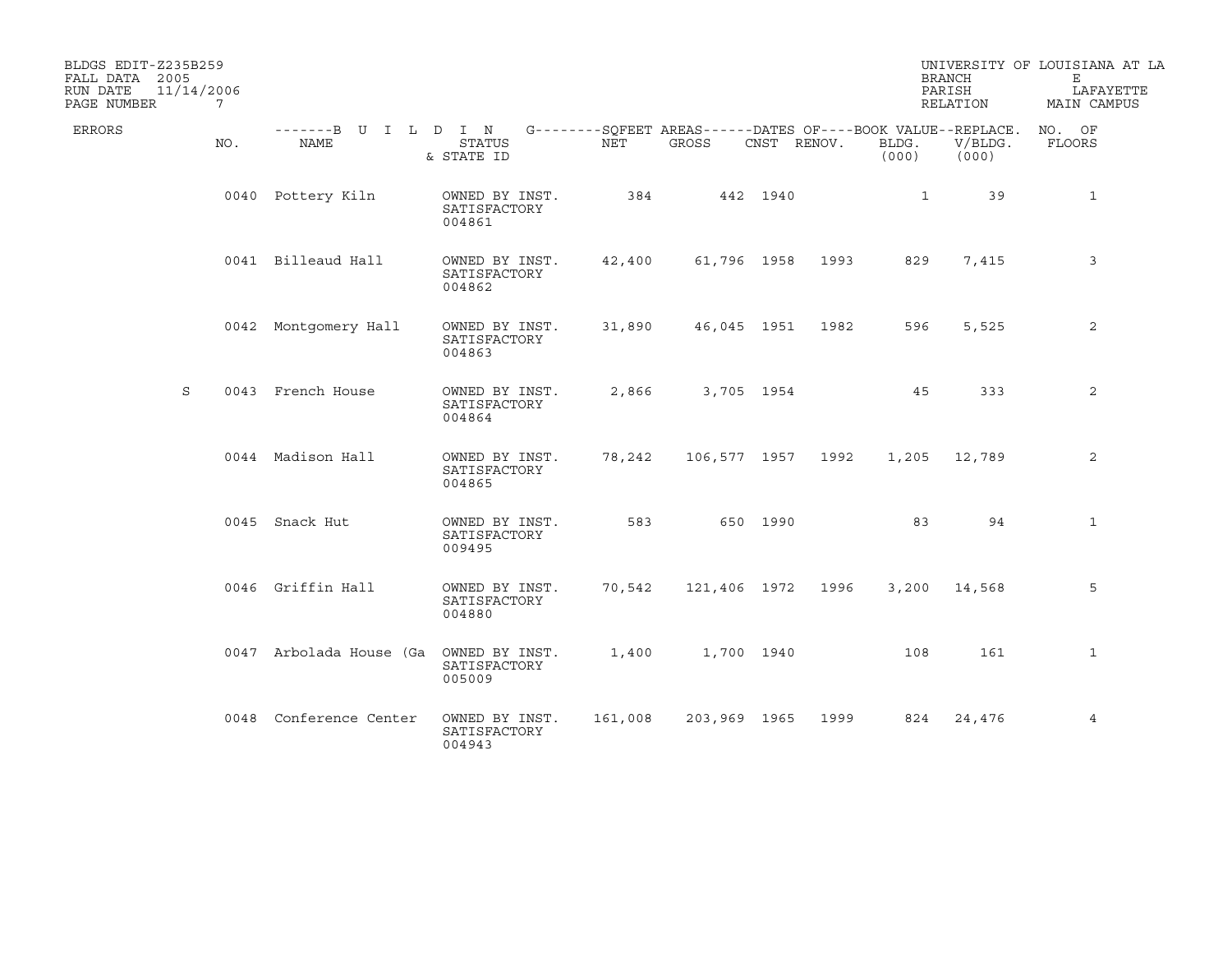| BLDGS EDIT-Z235B259<br>FALL DATA 2005 |     |                                                                                          |                                          |        |             |             |             | <b>BRANCH</b>  |                  | UNIVERSITY OF LOUISIANA AT LA<br>Е |
|---------------------------------------|-----|------------------------------------------------------------------------------------------|------------------------------------------|--------|-------------|-------------|-------------|----------------|------------------|------------------------------------|
| RUN DATE<br>11/14/2006<br>PAGE NUMBER | 8   |                                                                                          |                                          |        |             |             |             | PARISH         | RELATION         | LAFAYETTE<br>MAIN CAMPUS           |
| ERRORS                                | NO. | -------B U I L D I N G--------SQFEET AREAS------DATES OF----BOOK VALUE--REPLACE.<br>NAME | STATUS<br>& STATE ID                     | NET    | GROSS       | CNST RENOV. |             | BLDG.<br>(000) | V/BLDG.<br>(000) | NO. OF<br>FLOORS                   |
|                                       |     | 0049 Bookstore Warehous OWNED BY INST.                                                   | SATISFACTORY<br>004944                   | 1,709  |             | 1,752 1970  |             | $\overline{4}$ | 31               | $\mathbf{1}$                       |
|                                       |     | 0052 Rougeou Hall                                                                        | OWNED BY INST.<br>SATISFACTORY<br>001795 | 64,488 |             |             | 99,942 1988 |                | 4,557 11,993     | 3                                  |
|                                       |     | 0059 Maint. Receiving B                                                                  | OWNED BY INST.<br>OBSOLETE<br>004868     | 5,339  |             | 5,495 1955  |             | 20             | 357              | 1                                  |
| Т                                     |     | 006A Stephens Equipment OWNED BY INST.                                                   | SATISFACTORY<br>011905                   |        |             | 1,645 1976  |             | 25             | 148              | $\mathbf{1}$                       |
|                                       |     | 0060 Maintenance Wareho OWNED BY INST.                                                   | OBSOLETE<br>004869                       | 13,573 | 19,025 1952 |             |             | 29             | 761              | 2                                  |
|                                       |     | 0061 Maint. Office & Sh OWNED BY INST.                                                   | OBSOLETE<br>004870                       | 19,192 | 23,800 1938 |             |             | 80             | 1,495            | 1                                  |
|                                       |     | 0066 Visual Arts Annex                                                                   | OWNED BY INST.<br>SATISFACTORY<br>004872 | 10,040 | 26,200 1933 |             |             | 52             | 2,012            | $\mathbf{1}$                       |
|                                       |     | 0067 Bancroft Hall                                                                       | OWNED BY INST.<br>REMODELING-B<br>004912 | 45,374 |             | 78,072 1968 | 1992        | 1,548          | 9,368            | 7                                  |
|                                       |     | 0068 Parker Hall                                                                         | OWNED BY INST.<br>SATISFACTORY<br>004874 | 15,261 |             | 22,785 1940 | 1996        | 102            | 2,734            | $\mathbf{1}$                       |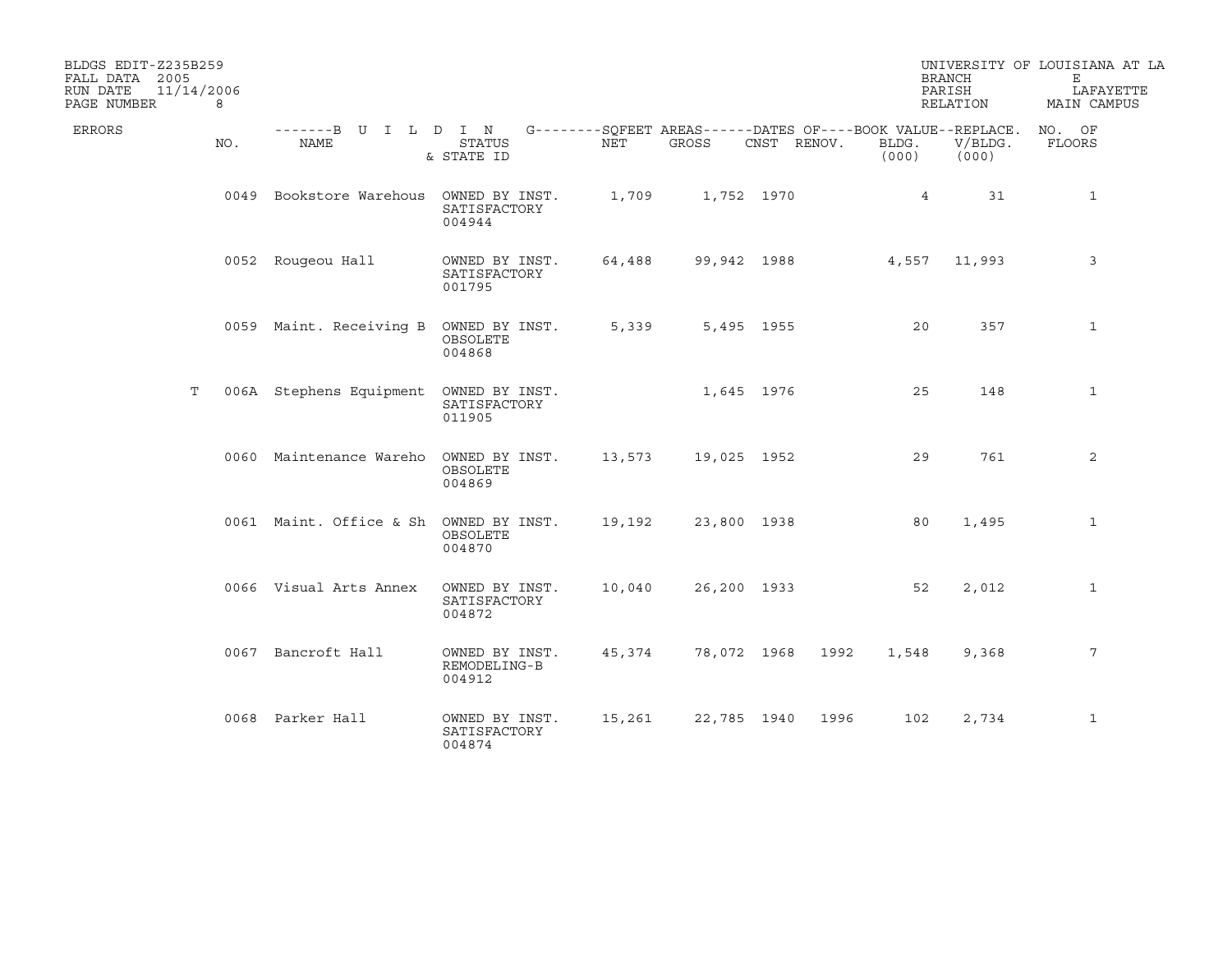| BLDGS EDIT-Z235B259<br>FALL DATA 2005<br>11/14/2006<br>RUN DATE<br>PAGE NUMBER | 9   |                                        |                                          |        |             |             |      |                | <b>BRANCH</b><br>PARISH<br>RELATION                                             | UNIVERSITY OF LOUISIANA AT LA<br>Е<br>LAFAYETTE<br>MAIN CAMPUS |
|--------------------------------------------------------------------------------|-----|----------------------------------------|------------------------------------------|--------|-------------|-------------|------|----------------|---------------------------------------------------------------------------------|----------------------------------------------------------------|
| ERRORS                                                                         | NO. | -------B U I L D I N<br>NAME           | <b>STATUS</b><br>& STATE ID              | NET    | GROSS       | CNST RENOV. |      | BLDG.<br>(000) | G--------SQFEET AREAS------DATES OF----BOOK VALUE--REPLACE.<br>V/BLDG.<br>(000) | NO. OF<br>FLOORS                                               |
|                                                                                |     | 0072 Day Care Center (S OWNED BY INST. | SATISFACTORY<br>004875                   | 8,325  | 10,040 2003 |             |      | $\mathbf{1}$   | $\mathbf{1}$                                                                    | $\mathbf{1}$                                                   |
|                                                                                |     | 0076 Denbo Hall                        | OWNED BY INST.<br>SATISFACTORY<br>004911 | 45,870 | 78,071 1968 |             | 1996 | 1,548          | 9,368                                                                           | 7                                                              |
|                                                                                |     | 0077 Kajun Washeteria                  | OWNED BY INST.<br>REMODELING-B<br>004914 | 1,318  |             | 1,772 1971  |      | 48             | 124                                                                             | $\mathbf{1}$                                                   |
|                                                                                |     | 0078 Whittington House                 | OWNED BY INST.<br>REMODELING-B<br>005014 | 3,530  |             | 4,010 1920  | 1995 | 12             | 260                                                                             | 2                                                              |
|                                                                                |     | 0079 Home Management (N                | OWNED BY INST.<br>REMODELING-A<br>005015 | 1,894  |             | 2,867 1957  |      | 37             | 344                                                                             | 1                                                              |
|                                                                                |     | 0084 Bonin Hall                        | OWNED BY INST.<br>SATISFACTORY<br>004938 | 43,322 | 62,151 1962 |             |      | 980            | 7,458                                                                           | 3                                                              |
|                                                                                |     | 0087 Angelle Hall                      | OWNED BY INST.<br>REMODELING-B<br>004876 | 40,271 | 56,226 1968 |             | 1993 | 1,016          | 6,747                                                                           | 2                                                              |
|                                                                                |     | 0089 Reese House                       | OWNED BY INST.<br>SATISFACTORY<br>001797 | 1,702  |             | 1,820 1935  |      | 25             | 148                                                                             | $\mathbf{1}$                                                   |
|                                                                                |     | 0090 Softball Locker/Re                | OWNED BY INST.<br>SATISFACTORY<br>011832 | 699    |             | 1,534 1994  |      | 146            | 79                                                                              | $\mathbf 1$                                                    |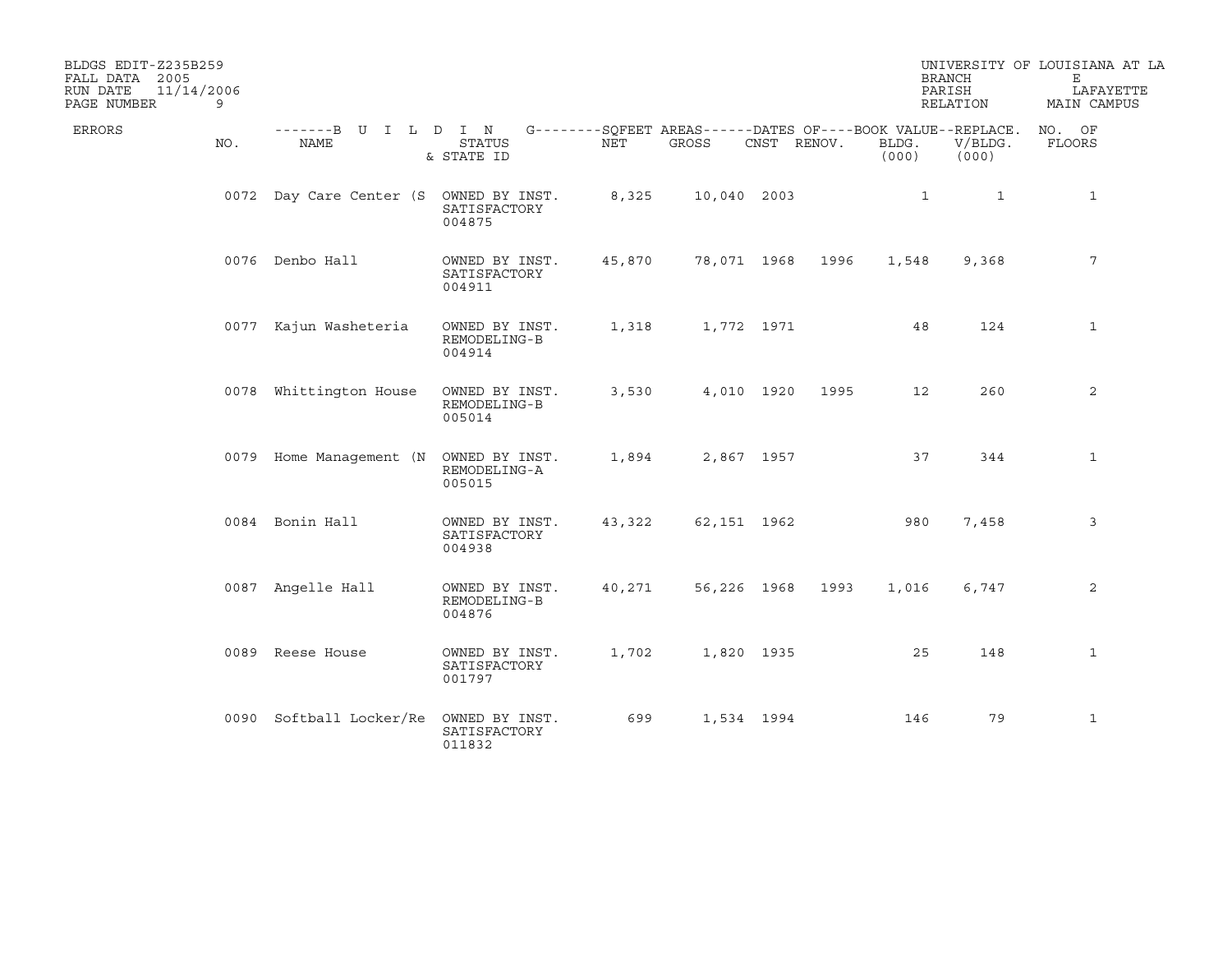| BLDGS EDIT-Z235B259<br>FALL DATA 2005<br>RUN DATE<br>11/14/2006<br>PAGE NUMBER | 10  |                                                                                          |                                          |        |                               |             |                  |                | <b>BRANCH</b><br>PARISH<br>RELATION | UNIVERSITY OF LOUISIANA AT LA<br>Е<br>LAFAYETTE<br>MAIN CAMPUS |
|--------------------------------------------------------------------------------|-----|------------------------------------------------------------------------------------------|------------------------------------------|--------|-------------------------------|-------------|------------------|----------------|-------------------------------------|----------------------------------------------------------------|
| ERRORS                                                                         | NO. | -------B U I L D I N G--------SQFEET AREAS------DATES OF----BOOK VALUE--REPLACE.<br>NAME | <b>STATUS</b><br>& STATE ID              | NET    | GROSS                         | CNST RENOV. |                  | BLDG.<br>(000) | V/BLDG.<br>(000)                    | NO. OF<br>FLOORS                                               |
|                                                                                |     | 0092 Waqner House (Brod OWNED BY INST.                                                   | SATISFACTORY<br>009689                   | 2,387  |                               | 2,568 1953  |                  | 87             | 192                                 | $\mathbf{1}$                                                   |
|                                                                                |     | 0093 Bourgeois Hall                                                                      | OWNED BY INST.<br>SATISFACTORY<br>005057 | 89,131 |                               |             | 125,000 1986     |                | 6,814 15,000                        | 2                                                              |
|                                                                                |     | 0095 Baseball Stadium                                                                    | OWNED BY INST.<br>SATISFACTORY<br>011909 | 1,119  |                               | 2,094 1980  | 1981             | 566            | 837                                 | $\mathbf{1}$                                                   |
|                                                                                |     | 0096 Tennis Stadium                                                                      | OWNED BY INST.<br>SATISFACTORY<br>005045 | 396    |                               | 2,612 1980  | 1984             | 25             | 235                                 | $\mathbf{1}$                                                   |
|                                                                                |     | 0097 Football Stadium                                                                    | OWNED BY INST.<br>SATISFACTORY<br>005037 | 11,156 |                               |             | 27,592 1971 1999 | 3,786          | 9,412                               | 5                                                              |
|                                                                                |     | 0098 Athletic Office Bu                                                                  | OWNED BY INST.<br>SATISFACTORY<br>005038 | 25,279 |                               |             | 34,731 1971 1995 | 832            | 3,125                               | 1                                                              |
|                                                                                |     | 0099 Athletic Mechanica                                                                  | OWNED BY INST.<br>SATISFACTORY<br>005047 |        | $\mathbf{1}$ and $\mathbf{1}$ | 4,216 1971  |                  | 4              | 168                                 | $\mathbf{1}$                                                   |
|                                                                                |     | 010A Baker Hall                                                                          | OWNED BY INST.<br>SATISFACTORY<br>004948 | 11,802 | 16,654 1950                   |             | 1990             | 265            | 1,998                               | 2                                                              |
|                                                                                |     | 010B Huger Hall                                                                          | OWNED BY INST.<br>SATISFACTORY<br>004948 | 11,219 | 16,653 1950                   |             |                  | $\mathbf{1}$   | 1,998                               | 2                                                              |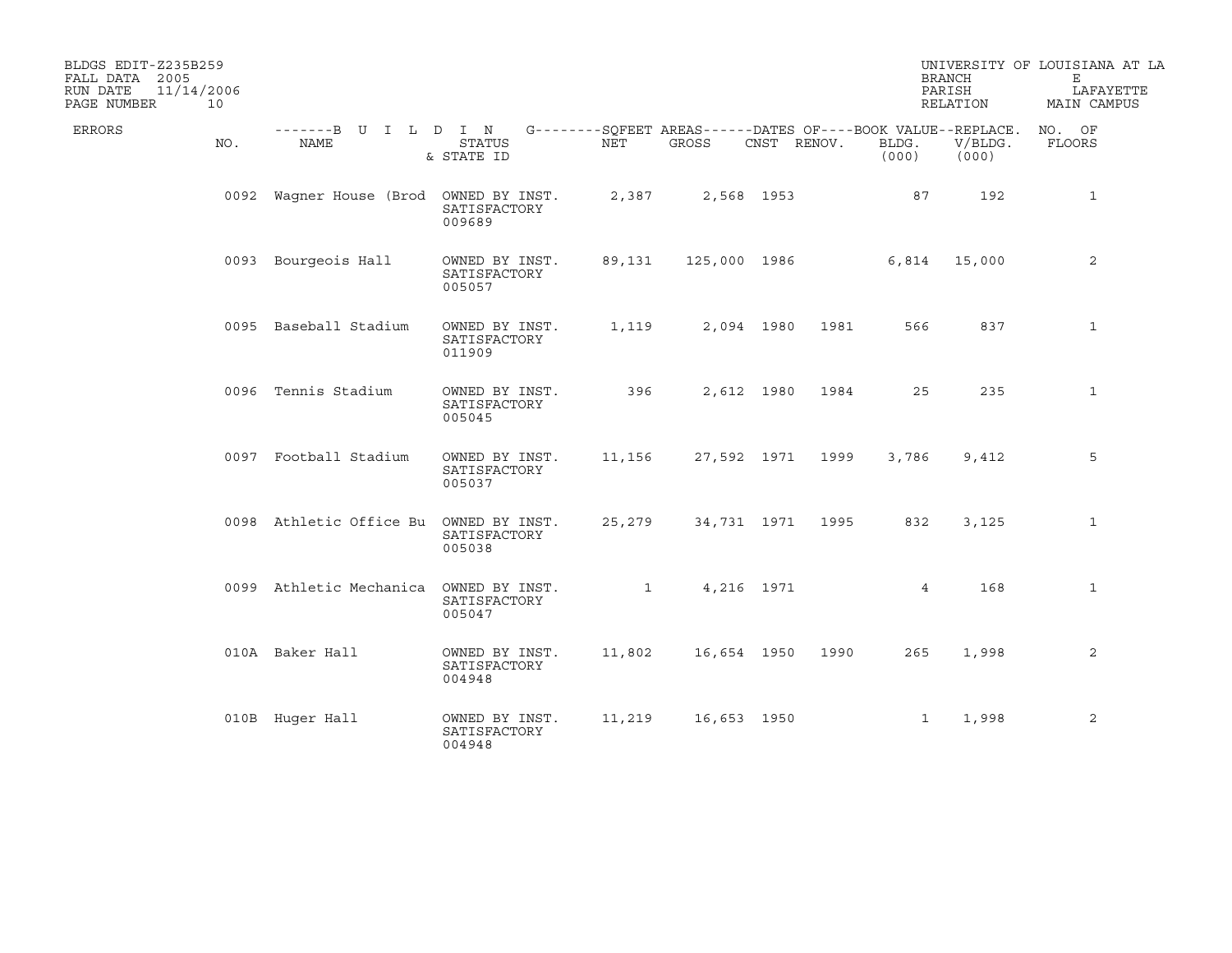| BLDGS EDIT-Z235B259<br>FALL DATA 2005<br>11/14/2006<br>RUN DATE<br>PAGE NUMBER<br>11 |                                                                                          |                                          |         |              |             |                | <b>BRANCH</b><br>PARISH<br>RELATION | UNIVERSITY OF LOUISIANA AT LA<br>Е<br>LAFAYETTE<br>MAIN CAMPUS |
|--------------------------------------------------------------------------------------|------------------------------------------------------------------------------------------|------------------------------------------|---------|--------------|-------------|----------------|-------------------------------------|----------------------------------------------------------------|
| ERRORS<br>NO.                                                                        | -------B U I L D I N G--------SQFEET AREAS------DATES OF----BOOK VALUE--REPLACE.<br>NAME | <b>STATUS</b><br>& STATE ID              | NET     | GROSS        | CNST RENOV. | BLDG.<br>(000) | V/BLDG.<br>(000)                    | NO. OF<br>FLOORS                                               |
|                                                                                      | 0100 E. K. Long Gym Ann OWNED BY INST.                                                   | SATISFACTORY<br>004881                   | 5,983   |              | 6,046 1967  | 20             | 392                                 | $\mathbf{1}$                                                   |
|                                                                                      | 011A Hawkins House                                                                       | OWNED BY INST.<br>SATISFACTORY<br>001808 | 377     |              | 4,230 1956  | 230            | 317                                 | 2                                                              |
|                                                                                      | 011B Soulier House                                                                       | OWNED BY INST.<br>REMODELING-B<br>001807 | 1,848   | 2,527 1910   |             | 160            | 202                                 | 1                                                              |
|                                                                                      | 011C Hawkins House Gara                                                                  | OWNED BY INST.<br>SATISFACTORY<br>001809 | 411     |              | 495 1988    | 20             | 29                                  | 2                                                              |
|                                                                                      | 011D Hawkins Hse Servan OWNED BY INST.                                                   | SATISFACTORY<br>001810                   | 138     |              | 138 1986    | 7              | 8                                   | $\mathbf{1}$                                                   |
|                                                                                      | 0152 Central Receiving                                                                   | OWNED BY INST.<br>SATISFACTORY<br>000000 | 3,746   |              | 4,047 2000  | 177            | 200                                 | $\mathbf{1}$                                                   |
|                                                                                      | 0157 Dupre Library                                                                       | OWNED BY INST.<br>SATISFACTORY<br>004857 | 178,082 | 217,551 1961 |             | 2001<br>997    | 26,106                              | 3                                                              |
|                                                                                      | 0160 Chemical Eng. Rad.                                                                  | OWNED BY INST.<br>OBSOLETE<br>004885     | 330     |              | 342 1958    | 3              | 8                                   | $\mathbf{1}$                                                   |
|                                                                                      | 017A Doucet Equipment B                                                                  | OWNED BY INST.<br>SATISFACTORY<br>004892 | 223     | 1,632 1966   |             | 8              | 146                                 | $\mathbf{1}$                                                   |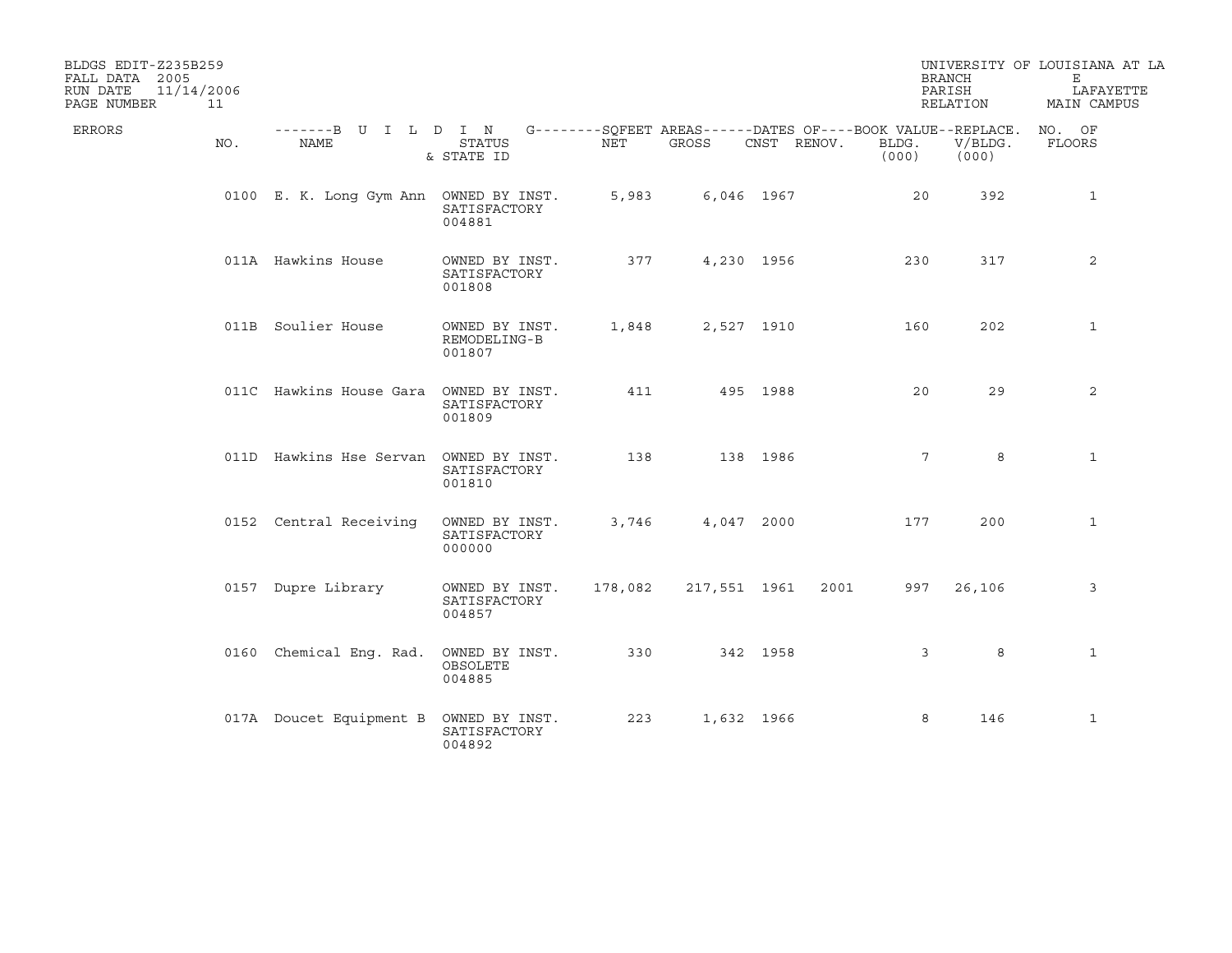| BLDGS EDIT-Z235B259<br>FALL DATA 2005<br>RUN DATE<br>PAGE NUMBER | 11/14/2006<br>12 |                                                                                          |                                          |        |             |             |      |                | <b>BRANCH</b><br>PARISH<br>RELATION | UNIVERSITY OF LOUISIANA AT LA<br>Е<br>LAFAYETTE<br>MAIN CAMPUS |
|------------------------------------------------------------------|------------------|------------------------------------------------------------------------------------------|------------------------------------------|--------|-------------|-------------|------|----------------|-------------------------------------|----------------------------------------------------------------|
| ERRORS                                                           | NO.              | -------B U I L D I N G--------SQFEET AREAS------DATES OF----BOOK VALUE--REPLACE.<br>NAME | <b>STATUS</b><br>& STATE ID              | NET    | GROSS       | CNST RENOV. |      | BLDG.<br>(000) | V/BLDG.<br>(000)                    | NO. OF<br>FLOORS                                               |
|                                                                  | T                | 0170 Transformer Vault                                                                   | OWNED BY INST.<br>SATISFACTORY<br>004863 |        | 516 1996    |             |      | $\mathbf{1}$   | 20                                  | $\mathbf{1}$                                                   |
|                                                                  |                  | 0200 Brook Street Annex OWNED BY INST.                                                   | SATISFACTORY<br>005006                   | 12,788 | 20,504 1960 |             | 1986 | 739            | 2,460                               | 2                                                              |
|                                                                  |                  | 0201 Brook Street Annex OWNED BY INST.                                                   | SATISFACTORY<br>005005                   | 6,055  | 10,526 1965 |             | 1993 | 432            | 947                                 | 2                                                              |
|                                                                  |                  | 0203 Bus Workshop                                                                        | OWNED BY INST.<br>SATISFACTORY<br>005007 | 1,055  | 1,200 1986  |             |      | 30             | 48                                  | $\mathbf{1}$                                                   |
|                                                                  |                  | 0204 Flora Levy House                                                                    | OWNED BY INST.<br>SATISFACTORY<br>011734 | 2,000  | 2,000 1993  |             |      | 78             | 81                                  | $\mathbf{1}$                                                   |
|                                                                  |                  | 0205 SATELITTE DISH-ANT                                                                  | OWNED BY INST.<br>SATISFACTORY<br>004873 | 100    |             | 100 1983    |      | 14             | 73                                  | $\mathbf{1}$                                                   |
|                                                                  |                  | 0206 Zone 13 Parking Bo                                                                  | OWNED BY INST.<br>SATISFACTORY<br>012234 | 30     |             | 30 1995     |      | 3              | 5                                   | $\mathbf{1}$                                                   |
|                                                                  |                  | 0207 Zone 14 Parking Bo OWNED BY INST.                                                   | SATISFACTORY<br>012235                   | 30     |             | 30 1995     |      | 3              | 5                                   | $\mathbf{1}$                                                   |
|                                                                  |                  | 0208 Zone 15 Parking Bo                                                                  | OWNED BY INST.<br>SATISFACTORY<br>012232 | 30     |             | 30 1995     |      | 3              | 5                                   | $\mathbf{1}$                                                   |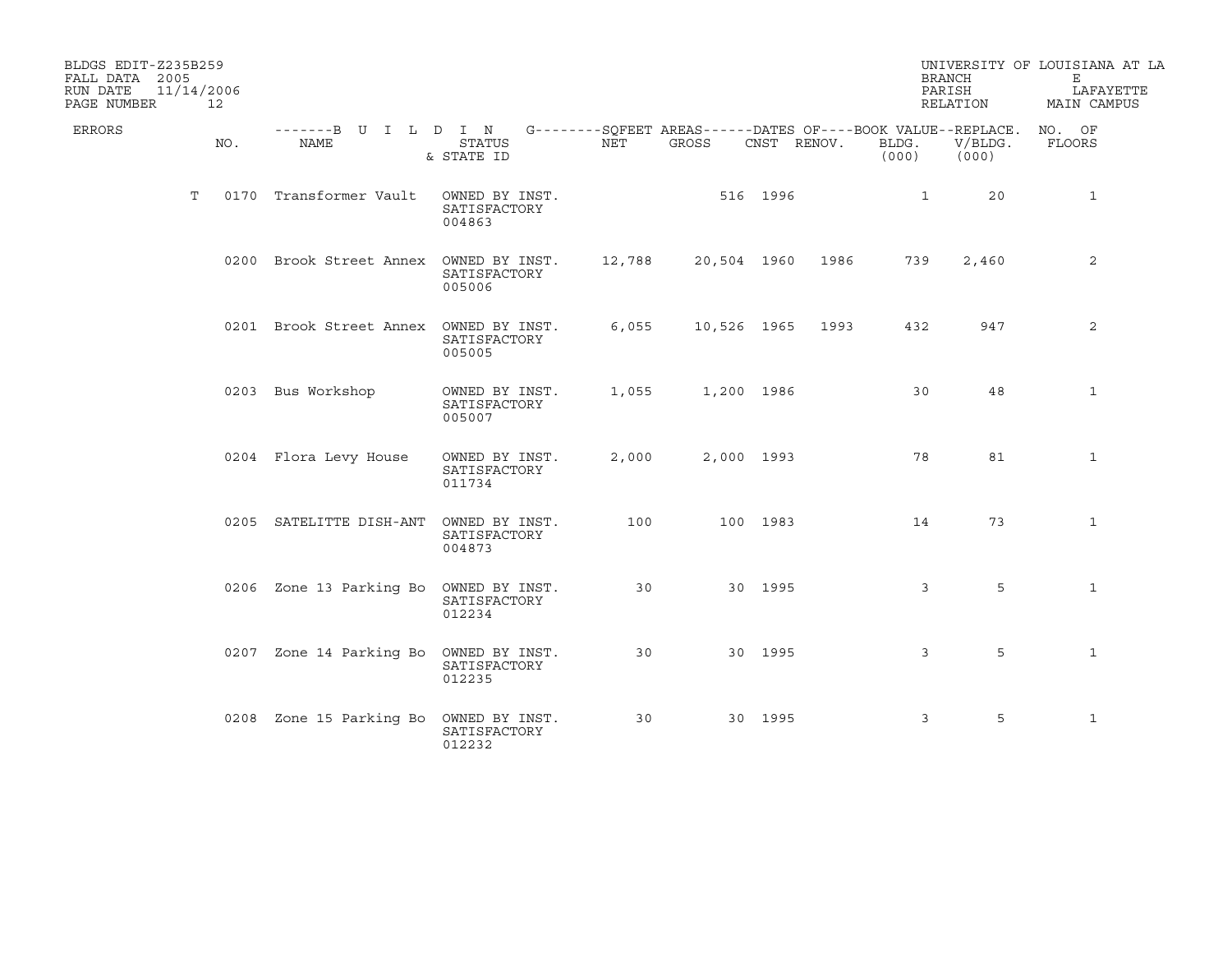| BLDGS EDIT-Z235B259<br>FALL DATA 2005<br>11/14/2006<br>RUN DATE<br>PAGE NUMBER<br>13 |                                                                                                        |                                          |        |                                  |             |                        | <b>BRANCH</b><br>PARISH<br>RELATION | UNIVERSITY OF LOUISIANA AT LA<br>Е<br>LAFAYETTE<br>MAIN CAMPUS |
|--------------------------------------------------------------------------------------|--------------------------------------------------------------------------------------------------------|------------------------------------------|--------|----------------------------------|-------------|------------------------|-------------------------------------|----------------------------------------------------------------|
| ERRORS<br>NO.                                                                        | -------B U I L D I N G--------SOFEET AREAS------DATES OF----BOOK VALUE--REPLACE. NO. OF<br><b>NAME</b> | <b>STATUS</b><br>& STATE ID              | NET    | GROSS                            | CNST RENOV. | BLDG.<br>(000)         | V/BLDG.<br>(000)                    | FLOORS                                                         |
|                                                                                      | 0209 Quadrangle Covered OWNED BY INST.                                                                 | SATISFACTORY<br>005055                   |        | $1 \qquad \qquad$<br>20,020 1937 |             | 41                     | 2,405                               | $\mathbf{1}$                                                   |
|                                                                                      | 0301 Tenant Dwelling 30 OWNED BY INST.                                                                 | REMODELING-B<br>005235                   | 1,401  |                                  | 1,410 1939  | 1980<br>$\overline{a}$ | 63                                  | $\mathbf{1}$                                                   |
|                                                                                      | 0304 Pump House (Cade)                                                                                 | OWNED BY INST.<br>REMODELING-B<br>005228 | 41     |                                  | 42 1982     | $\mathbf{1}$           | $\mathbf{1}$                        | $\mathbf{1}$                                                   |
|                                                                                      | 0306 Beef Cattle Resear OWNED BY INST.                                                                 | SATISFACTORY<br>005233                   | 681    |                                  | 1,040 1982  | 68                     | 78                                  | $\mathbf{1}$                                                   |
|                                                                                      | 0309 Work Chute & Holdi OWNED BY INST.                                                                 | SATISFACTORY<br>005241                   | 7,031  |                                  | 7,200 1982  | 91                     | 43                                  | $\mathbf{1}$                                                   |
|                                                                                      | 0310 Equipment Shed (Ca OWNED BY INST.                                                                 | SATISFACTORY<br>005242                   | 500    |                                  | 4,848 1986  | 20                     | 193                                 | $\mathbf{1}$                                                   |
|                                                                                      | 0313 Dairy Building & L OWNED BY INST.                                                                 | SATISFACTORY<br>005238                   | 3,298  |                                  | 5,550 1982  | 878                    | 971                                 | $\mathbf{1}$                                                   |
|                                                                                      | 0314 Freestall Feed She OWNED BY INST.                                                                 | SATISFACTORY<br>005234                   | 12,973 | 12,973 1982                      |             | 550                    | 843                                 | $\mathbf{1}$                                                   |
|                                                                                      | 0317 Maternity Barn & C                                                                                | OWNED BY INST.<br>SATISFACTORY<br>005229 | 2,712  |                                  | 2,880 1982  | 73                     | 115                                 | $\mathbf{1}$                                                   |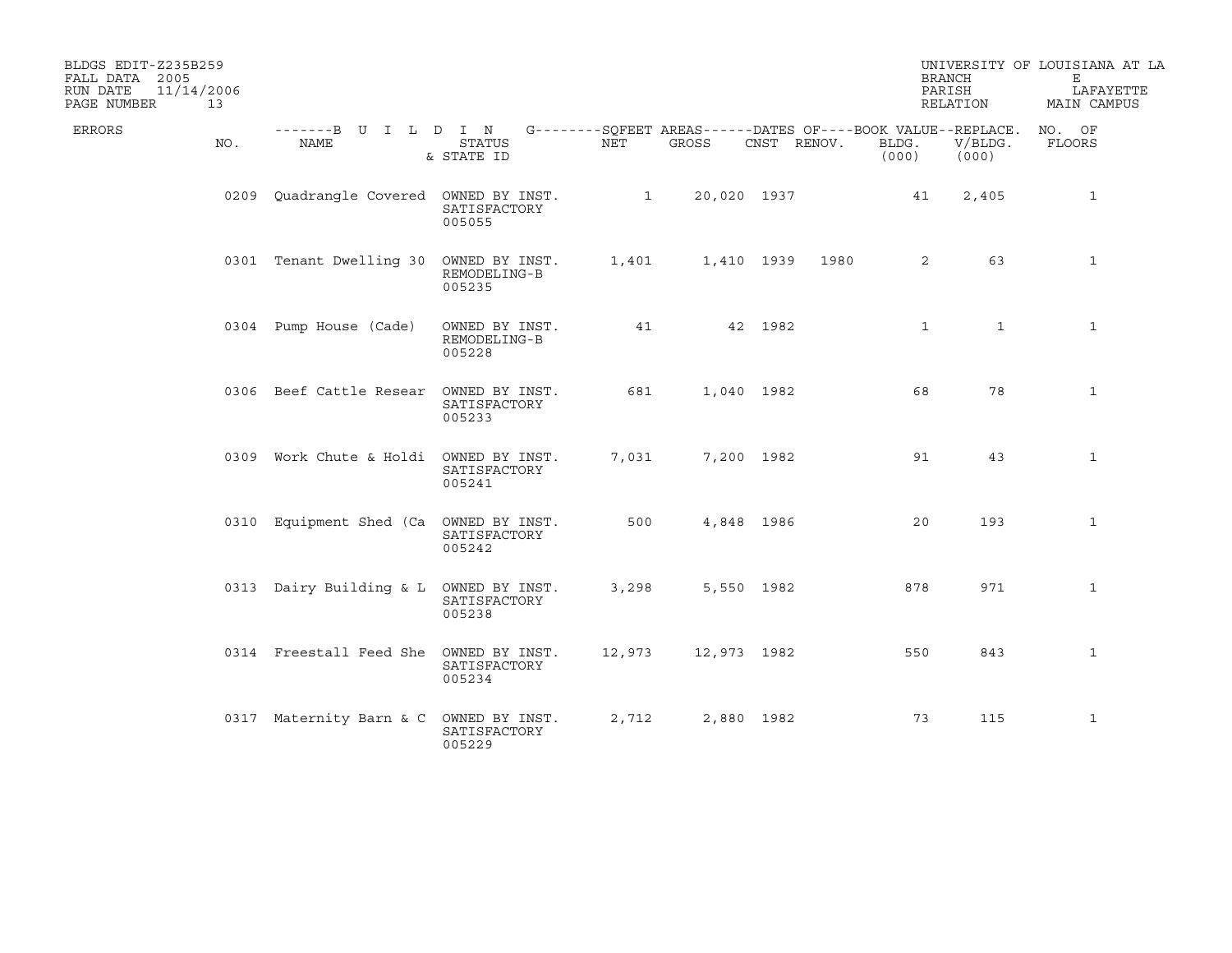| BLDGS EDIT-Z235B259<br>FALL DATA 2005<br>11/14/2006<br>RUN DATE<br>PAGE NUMBER | 14  |                                                                                          |                                          |       |            |             |      |                | <b>BRANCH</b><br>PARISH<br>RELATION | UNIVERSITY OF LOUISIANA AT LA<br>Е<br>LAFAYETTE<br>MAIN CAMPUS |
|--------------------------------------------------------------------------------|-----|------------------------------------------------------------------------------------------|------------------------------------------|-------|------------|-------------|------|----------------|-------------------------------------|----------------------------------------------------------------|
| ERRORS                                                                         | NO. | -------B U I L D I N G--------SOFEET AREAS------DATES OF----BOOK VALUE--REPLACE.<br>NAME | <b>STATUS</b><br>& STATE ID              | NET   | GROSS      | CNST RENOV. |      | BLDG.<br>(000) | V/BLDG.<br>(000)                    | NO. OF<br>FLOORS                                               |
|                                                                                |     | 0318 Hay Storage Barn ( OWNED BY INST.                                                   | SATISFACTORY<br>005230                   | 2,184 | 2,400 1982 |             |      | 42             | 96                                  | $\mathbf{1}$                                                   |
|                                                                                |     | 0319 Tractor Shed (Cade OWNED BY INST.                                                   | REMODELING-B<br>005227                   | 6,210 | 6,335 1982 |             |      | 3              | 411                                 | $\mathbf{1}$                                                   |
|                                                                                |     | 0326 Tenant Dwelling 32 OWNED BY INST.                                                   | SATISFACTORY<br>005232                   | 1,105 | 1,170 1965 |             |      | 17             | 64                                  | 1                                                              |
|                                                                                |     | 0329 Dairy Supt. House                                                                   | OWNED BY INST.<br>REMODELING-A<br>005236 | 1,136 | 1,362 1940 |             | 2000 | 3              | 61                                  | $\mathbf{1}$                                                   |
|                                                                                |     | 033A Brick Storage Bldg                                                                  | OWNED BY INST.<br>SATISFACTORY<br>004891 | 81    |            | 81 1933     |      | $\mathbf 1$    | $\mathbf{1}$                        | $\mathbf{1}$                                                   |
|                                                                                |     | 0330 Tenant Dwelling 33 OWNED BY INST.                                                   | REMODELING-B<br>005231                   | 1,139 | 1,208 1939 |             |      | 2              | 66                                  | $\mathbf{1}$                                                   |
|                                                                                |     | 0332 Cade Solar House                                                                    | OWNED BY INST.<br>SATISFACTORY<br>005239 | 1,383 | 1,698 1980 |             | 1981 | 45             | 76                                  | $\mathbf{1}$                                                   |
|                                                                                |     | 0333 Tool Shed (Cade)                                                                    | OWNED BY INST.<br>REMODELING-B<br>005243 | 388   |            | 425 1982    |      | $\mathbf{1}$   | $\mathbf{1}$                        | $\mathbf{1}$                                                   |
|                                                                                |     | 0355 Acadiana Conservat                                                                  | OWNED BY INST.<br>SATISFACTORY<br>005240 | 1,708 | 1,806 1955 |             |      | 5              | 81                                  | $\mathbf{1}$                                                   |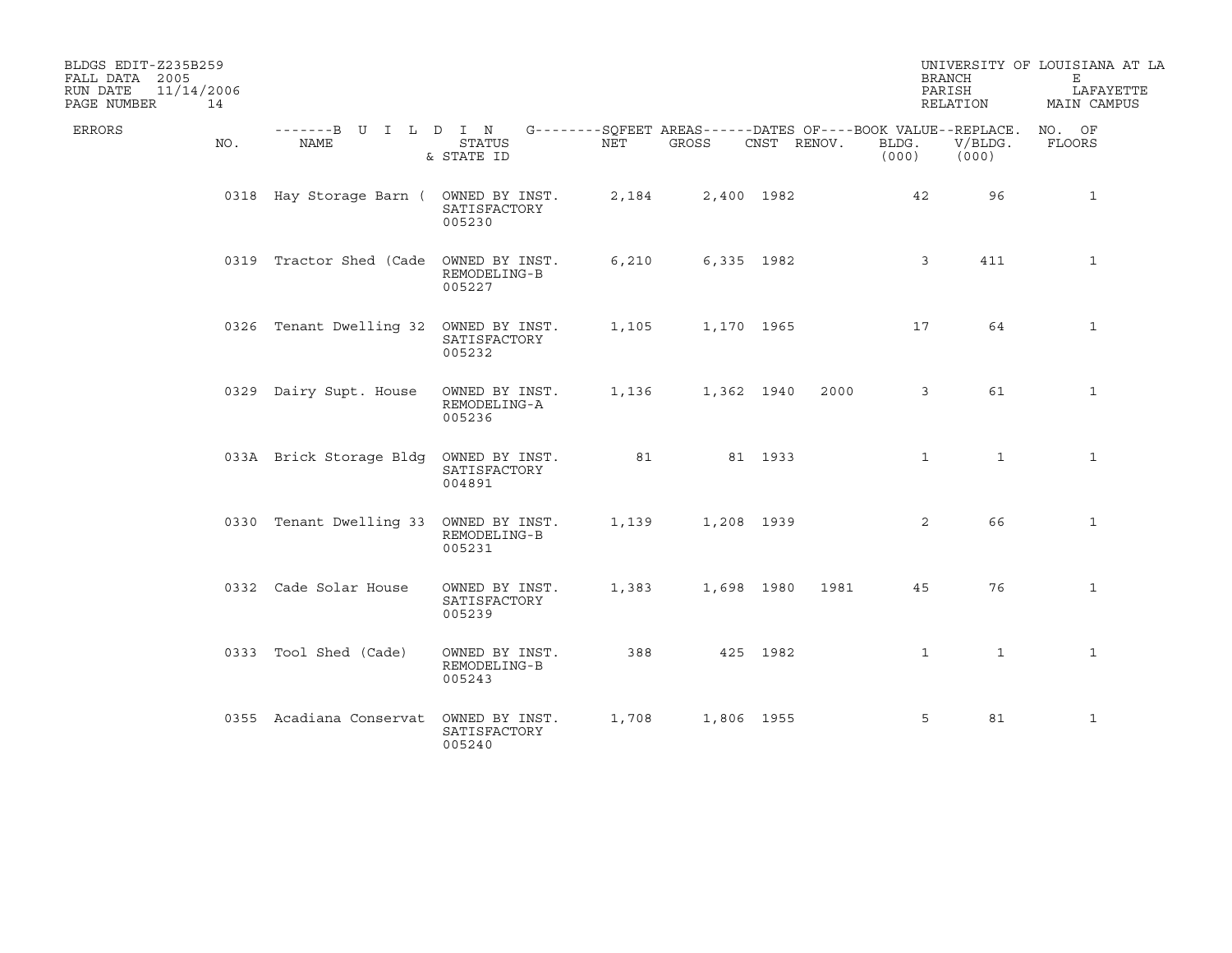| BLDGS EDIT-Z235B259<br>FALL DATA 2005<br>11/14/2006<br>RUN DATE<br>PAGE NUMBER<br>15 |                                                                                          |                                          |        |             |             |                | <b>BRANCH</b><br>PARISH<br>RELATION | UNIVERSITY OF LOUISIANA AT LA<br>Е<br>LAFAYETTE<br>MAIN CAMPUS |
|--------------------------------------------------------------------------------------|------------------------------------------------------------------------------------------|------------------------------------------|--------|-------------|-------------|----------------|-------------------------------------|----------------------------------------------------------------|
| ERRORS<br>NO.                                                                        | -------B U I L D I N G--------SQFEET AREAS------DATES OF----BOOK VALUE--REPLACE.<br>NAME | <b>STATUS</b><br>& STATE ID              | NET    | GROSS       | CNST RENOV. | BLDG.<br>(000) | V/BLDG.<br>(000)                    | NO. OF<br>FLOORS                                               |
|                                                                                      | 0360 Sheep Feed Barn (C OWNED BY INST.                                                   | SATISFACTORY<br>011882                   | 1,643  | 1,643 1993  |             |                | 2<br>32                             | $\mathbf{1}$                                                   |
|                                                                                      | 0361 Sheep Shed (Cade)                                                                   | OWNED BY INST.<br>SATISFACTORY<br>011883 | 1,128  |             | 1,128 1993  |                | 22<br>$\mathbf{1}$                  | $\mathbf{1}$                                                   |
|                                                                                      | 037A Fletcher Equipment                                                                  | OWNED BY INST.<br>SATISFACTORY<br>004883 | 535    |             | 1,082 1977  |                | 97<br>8                             | $\mathbf{1}$                                                   |
|                                                                                      | 0370 Pump House (Cade)                                                                   | OWNED BY INST.<br>SATISFACTORY<br>011710 | 100    |             | 100 1990    |                | $\mathbf{1}$<br>$\mathbf{1}$        | $\mathbf{1}$                                                   |
|                                                                                      | 0371 Swine Facility (Ca                                                                  | OWNED BY INST.<br>SATISFACTORY<br>011709 | 2,000  | 2,000 1994  |             |                | 8<br>20                             | $\mathbf{1}$                                                   |
|                                                                                      | 0372 Crawfish Storage B                                                                  | OWNED BY INST.<br>SATISFACTORY<br>005237 | 288    |             | 288 1984    |                | 5<br>16                             | 1                                                              |
|                                                                                      | 0401 Creamery                                                                            | OWNED BY INST.<br>REMODELING-A<br>005011 | 5,341  | 6,744 1950  |             |                | $\mathbf{1}$<br>809                 | $\mathbf{1}$                                                   |
|                                                                                      | 0404 Coliseum Equipment OWNED BY INST.                                                   | SATISFACTORY<br>005051                   | 754    |             | 2,600 1976  |                | 26<br>234                           | $\mathbf{1}$                                                   |
|                                                                                      | 0405 Blackham Coliseum                                                                   | OWNED BY INST.<br>SATISFACTORY<br>005017 | 26,557 | 71,711 1948 |             | 1996           | 612<br>5,736                        | $\mathbf{1}$                                                   |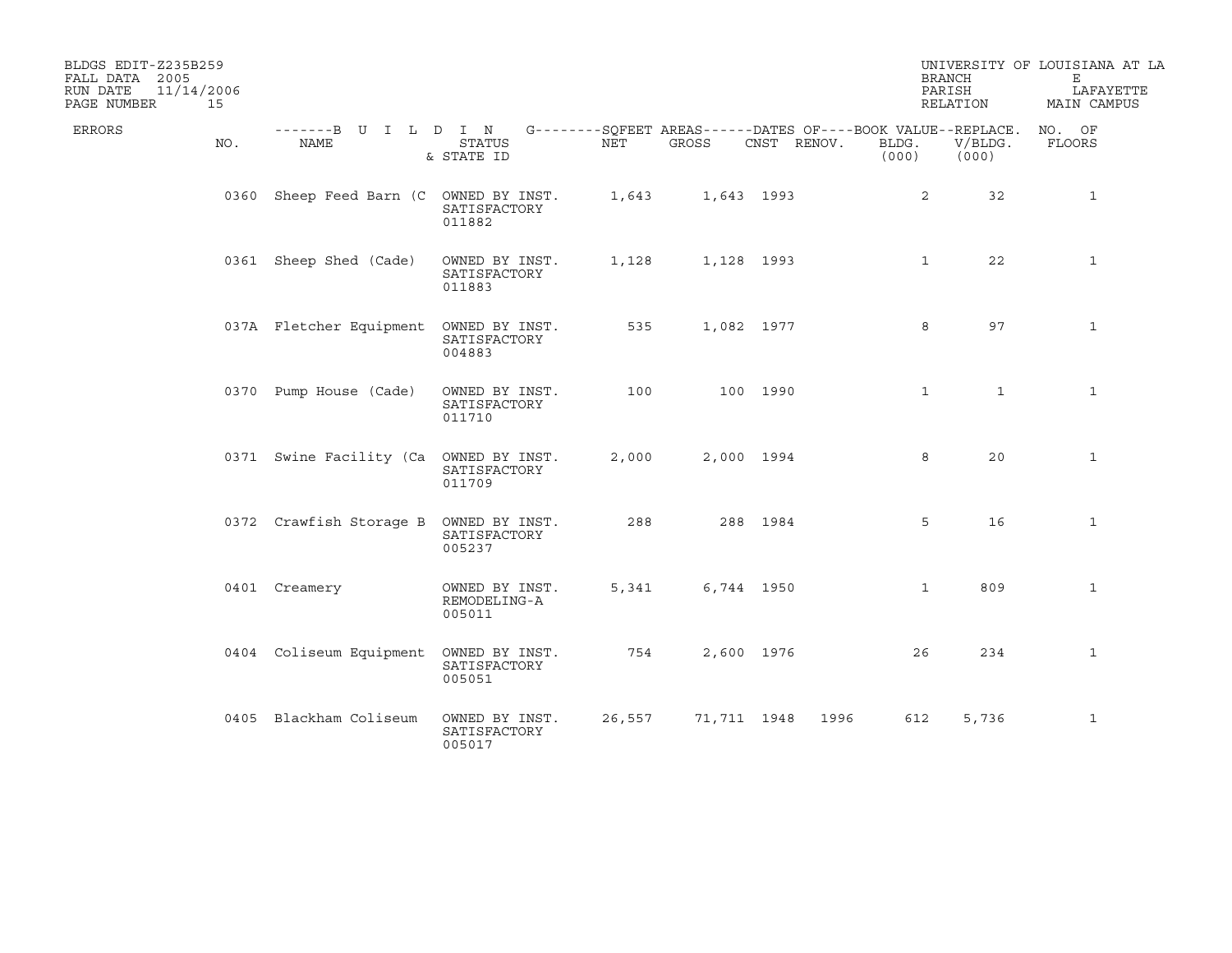| BLDGS EDIT-Z235B259<br>FALL DATA 2005<br>RUN DATE<br>PAGE NUMBER | 11/14/2006<br>16 |                                                                                          |                                          |        |                  |             |                | <b>BRANCH</b><br>PARISH<br>RELATION | UNIVERSITY OF LOUISIANA AT LA<br>Е<br>LAFAYETTE<br>MAIN CAMPUS |
|------------------------------------------------------------------|------------------|------------------------------------------------------------------------------------------|------------------------------------------|--------|------------------|-------------|----------------|-------------------------------------|----------------------------------------------------------------|
| ERRORS                                                           | NO.              | -------B U I L D I N G--------SQFEET AREAS------DATES OF----BOOK VALUE--REPLACE.<br>NAME | <b>STATUS</b><br>& STATE ID              | NET    | GROSS            | CNST RENOV. | BLDG.<br>(000) | V/BLDG.<br>(000)                    | NO. OF<br>FLOORS                                               |
|                                                                  |                  | 0406 Exhibit Barn B                                                                      | OWNED BY INST.<br>SATISFACTORY<br>005018 | 14,170 | 14,170 1952 1986 |             |                | $\overline{3}$<br>566               | $\mathbf{1}$                                                   |
|                                                                  |                  | 0407 Exhibit Barn C                                                                      | OWNED BY INST.<br>SATISFACTORY<br>005019 | 30,432 | 31,922 1966      |             | 10             | 1,276                               | $\mathbf{1}$                                                   |
|                                                                  |                  | 0408 Exhibit Barn D                                                                      | OWNED BY INST.<br>REMODELING-B<br>005020 | 22,709 | 23,012 1952      |             |                | $4\overline{ }$<br>920              | $\mathbf{1}$                                                   |
|                                                                  |                  | 0409 Exhibit Barn E                                                                      | OWNED BY INST.<br>REMODELING-B<br>005021 | 3,896  | 6,413 1955       |             |                | 256<br>$\mathbf{1}$                 | 1                                                              |
|                                                                  | T.               | 041A Billeaud Mechanica OWNED BY INST.                                                   | SATISFACTORY<br>004896                   |        | 522 1958         |             |                | $\mathbf{1}$<br>10                  | $\mathbf{1}$                                                   |
|                                                                  |                  | 041B Billeaud Greenhous                                                                  | OWNED BY INST.<br>REMODELING-B<br>004886 | 1,106  | 1,308 1958       |             | 8              | 19                                  | $\mathbf{1}$                                                   |
|                                                                  |                  | 041C Billeaud Hall Grnh OWNED BY INST.                                                   | SATISFACTORY<br>011907                   | 1,419  | 1,419 1994       |             | 13             | 13                                  | $\mathbf{1}$                                                   |
|                                                                  |                  | 0410 Exhibit Barn F                                                                      | OWNED BY INST.<br>REMODELING-B<br>005048 | 3,995  | 4,107 1955       |             |                | $\mathbf{1}$<br>164                 | $\mathbf{1}$                                                   |
|                                                                  |                  | 0411 Exhibit Barn G                                                                      | OWNED BY INST.<br>SATISFACTORY<br>005056 | 1,770  | 2,310 1976       |             |                | 92<br>$\overline{4}$                | $\mathbf{1}$                                                   |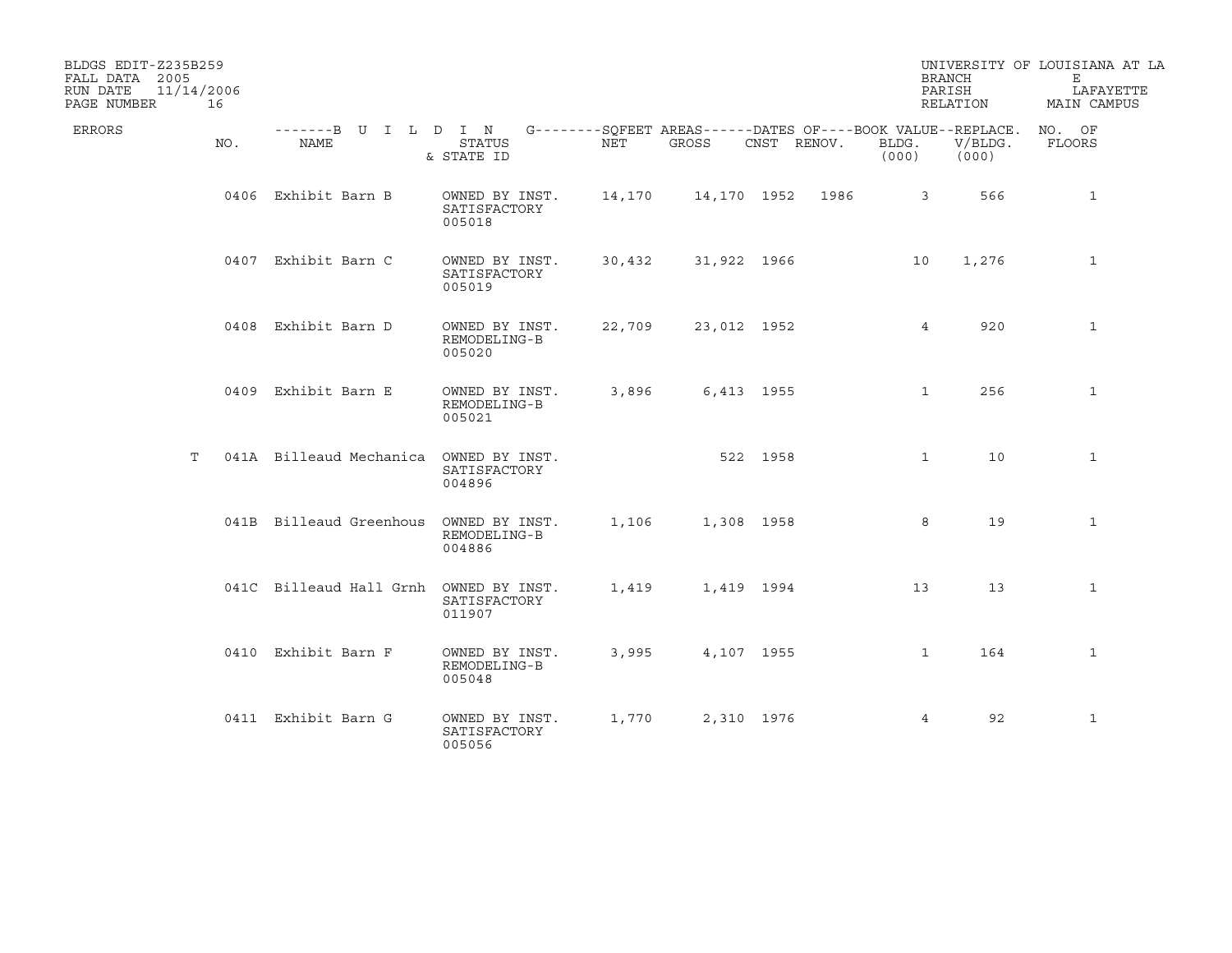| BLDGS EDIT-Z235B259<br>FALL DATA 2005<br>RUN DATE<br>PAGE NUMBER | 11/14/2006<br>17 |                                                                                          |                                          |       |            |             | <b>BRANCH</b><br>PARISH | RELATION         | UNIVERSITY OF LOUISIANA AT LA<br>Е<br>LAFAYETTE<br>MAIN CAMPUS |
|------------------------------------------------------------------|------------------|------------------------------------------------------------------------------------------|------------------------------------------|-------|------------|-------------|-------------------------|------------------|----------------------------------------------------------------|
| ERRORS                                                           | NO.              | -------B U I L D I N G--------SOFEET AREAS------DATES OF----BOOK VALUE--REPLACE.<br>NAME | <b>STATUS</b><br>& STATE ID              | NET   | GROSS      | CNST RENOV. | BLDG.<br>(000)          | V/BLDG.<br>(000) | NO. OF<br>FLOORS                                               |
|                                                                  |                  | 0412 Tenant Dwelling (C OWNED BY INST.                                                   | SATISFACTORY<br>011798                   | 5,625 | 5,625 1990 |             | 2                       | 24               | $\mathbf{1}$                                                   |
|                                                                  |                  | 0413 Horticulture Compl                                                                  | OWNED BY INST.<br>SATISFACTORY<br>005012 | 9,145 | 9,257 1961 |             | 5                       | 833              | $\mathbf{1}$                                                   |
|                                                                  |                  | 0414 Horticulture Pump                                                                   | OWNED BY INST.<br>SATISFACTORY<br>005022 | 36    |            | 36 1940     | $\mathbf{1}$            | $\mathbf{1}$     | $\mathbf{1}$                                                   |
|                                                                  |                  | 0415 Blackham LAGCO Bld OWNED BY INST.                                                   | SATISFACTORY<br>011799                   | 662   |            | 775 1990    | 34                      | 34               | $\mathbf{1}$                                                   |
|                                                                  |                  | 0416 Horticulture Compl OWNED BY INST.                                                   | SATISFACTORY<br>005012                   | 2,900 | 2,900 1951 |             | $\overline{2}$          | 261              | $\mathbf{1}$                                                   |
|                                                                  |                  | 0417 Horticulture Compl OWNED BY INST.                                                   | SATISFACTORY<br>000000                   | 2,900 | 2,900 1951 |             | 2                       | 261              | $\mathbf{1}$                                                   |
|                                                                  |                  | 0418 Horticulture Compl OWNED BY INST.                                                   | SATISFACTORY<br>005012                   | 1,791 | 1,800 1960 |             | $\overline{a}$          | 162              | $\mathbf{1}$                                                   |
|                                                                  |                  | 0420 Ira Nelson Center                                                                   | OWNED BY INST.<br>REMODELING-A<br>005039 | 4,847 | 6,460 1961 |             | $\mathbf{1}$            | 484              | $\mathbf{1}$                                                   |
|                                                                  |                  | 0422 Greenhouse & Equip                                                                  | OWNED BY INST.<br>SATISFACTORY<br>005050 | 1,153 | 1,153 1958 |             | $\overline{4}$          | 18               | $\mathbf{1}$                                                   |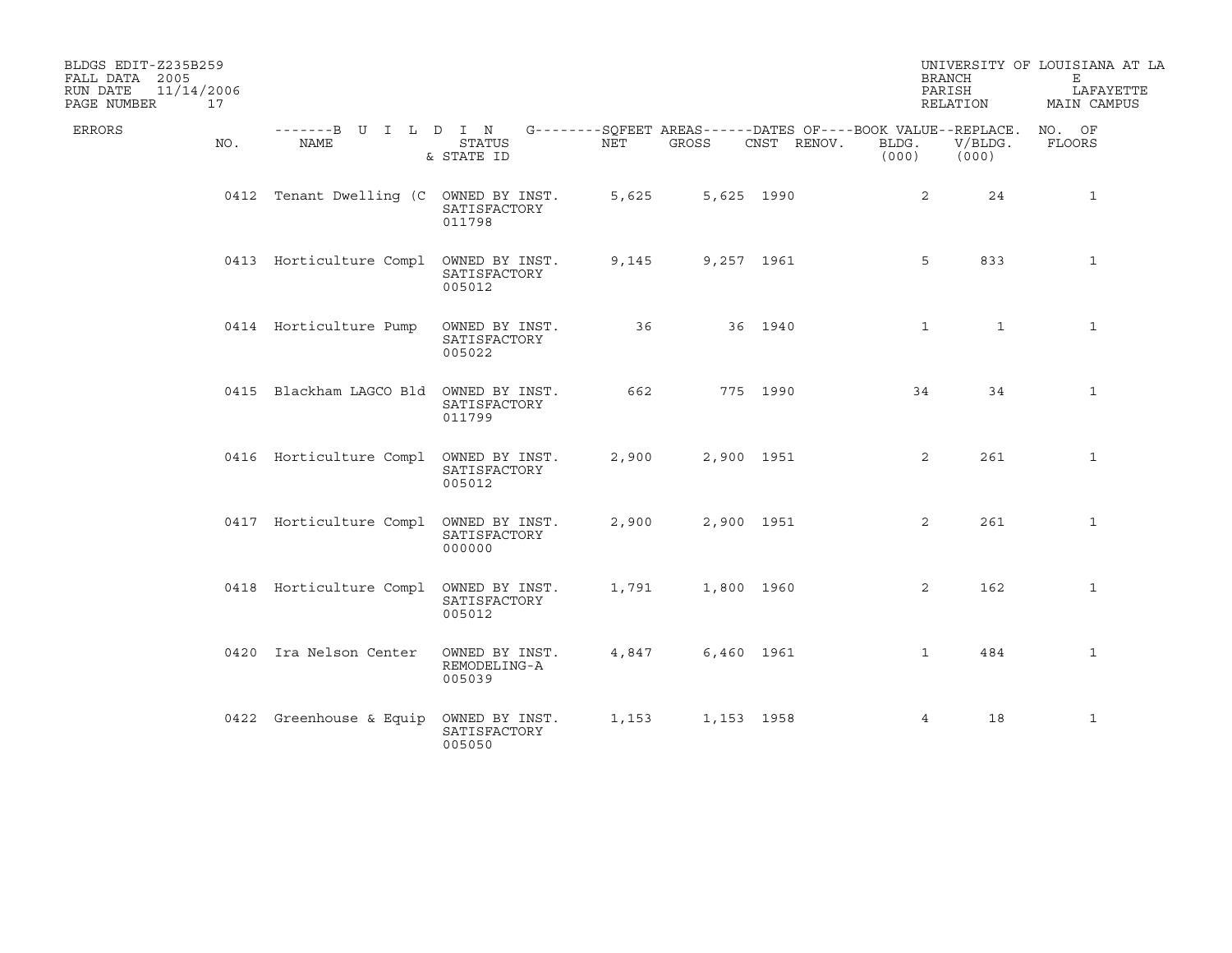| BLDGS EDIT-Z235B259<br>FALL DATA 2005<br>11/14/2006<br>RUN DATE<br>PAGE NUMBER<br>18 |                                                                                                 |                                          |       |             |             | <b>BRANCH</b><br>PARISH | RELATION         | UNIVERSITY OF LOUISIANA AT LA<br>E<br>LAFAYETTE<br>MAIN CAMPUS |
|--------------------------------------------------------------------------------------|-------------------------------------------------------------------------------------------------|------------------------------------------|-------|-------------|-------------|-------------------------|------------------|----------------------------------------------------------------|
| ERRORS<br>NO.                                                                        | -------B U I L D I N G--------SQFEET AREAS------DATES OF----BOOK VALUE--REPLACE. NO. OF<br>NAME | STATUS<br>& STATE ID                     | NET   | GROSS       | CNST RENOV. | BLDG.<br>(000)          | V/BLDG.<br>(000) | FLOORS                                                         |
|                                                                                      | 0423 Greenhouse Researc OWNED BY INST.                                                          | REMODELING-B<br>005053                   | 1,283 |             | 1,374 1961  | $\mathbf{1}$            | 54               | $\mathbf{1}$                                                   |
|                                                                                      | 0424 Greenhouse Reaseac                                                                         | OWNED BY INST.<br>REMODELING-B<br>005052 | 2,033 |             | 2,100 1961  | $\mathbf{1}$            | 84               | $\mathbf{1}$                                                   |
|                                                                                      | 0425 Center For Greenho OWNED BY INST.                                                          | REMODELING-B<br>005046                   | 2,880 | 23,077 1963 |             | 1                       | 923              | $\mathbf{1}$                                                   |
|                                                                                      | 0428 Tractor Shed (Col. OWNED BY INST.                                                          | REMODELING-B<br>005023                   | 2,704 |             | 2,850 1940  | $\mathbf{1}$            | 114              | $\mathbf{1}$                                                   |
|                                                                                      | 0429 Storage Shed (Col. OWNED BY INST.                                                          | REMODELING-B<br>005024                   | 807   |             | 848 1941    | $\mathbf{1}$            | 16               | $\mathbf{1}$                                                   |
|                                                                                      | 044A Petroleum Engr. La OWNED BY INST.                                                          | SATISFACTORY<br>004893                   | 604   |             | 640 1982    | 24                      | 41               | 1                                                              |
|                                                                                      | 0451 Tenant Dwelling (I OWNED BY INST.                                                          | REMODELING-B<br>005013                   | 1,200 | 1,883 1938  |             | $\mathbf{3}$            | 84               | $\mathbf{1}$                                                   |
|                                                                                      | 0452 Mule Barn                                                                                  | OWNED BY INST.<br>REMODELING-B<br>005025 | 2,108 |             | 2,233 1940  | $\mathbf{1}$            | 44               | $\mathbf{1}$                                                   |
|                                                                                      | 0453 Potato Barn                                                                                | OWNED BY INST.<br>REMODELING-B<br>005026 | 1,290 | 1,442 1938  |             | $\mathbf{1}$            | 28               | $\mathbf{1}$                                                   |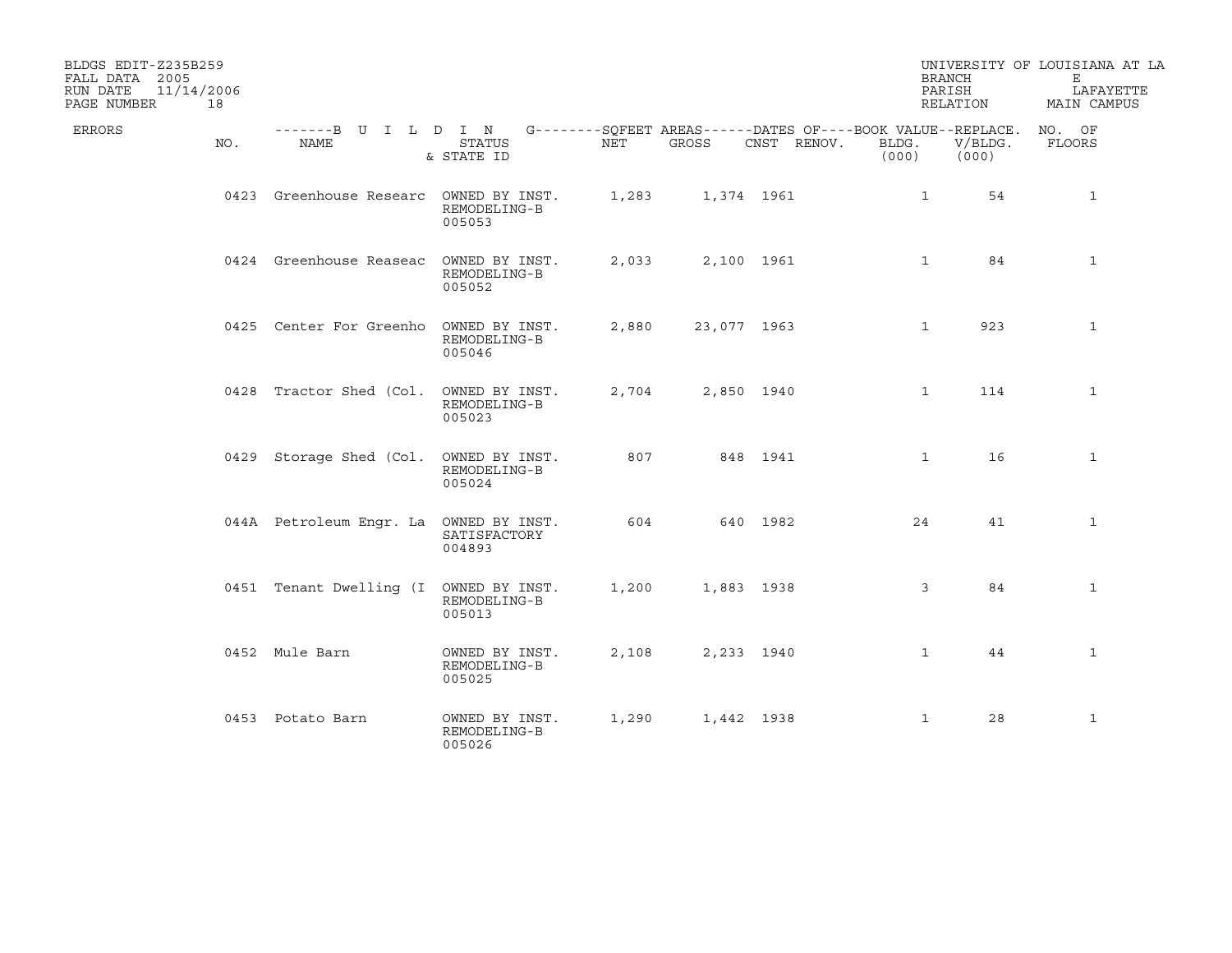| BLDGS EDIT-Z235B259<br>FALL DATA 2005<br>RUN DATE<br>PAGE NUMBER | 11/14/2006<br>19 |                                                                                                 |                        |        |                         |             |                | <b>BRANCH</b><br>PARISH<br>RELATION | UNIVERSITY OF LOUISIANA AT LA<br>Е<br>LAFAYETTE<br>MAIN CAMPUS |
|------------------------------------------------------------------|------------------|-------------------------------------------------------------------------------------------------|------------------------|--------|-------------------------|-------------|----------------|-------------------------------------|----------------------------------------------------------------|
| <b>ERRORS</b>                                                    | NO.              | -------B U I L D I N G--------SQFEET AREAS------DATES OF----BOOK VALUE--REPLACE. NO. OF<br>NAME | STATUS<br>& STATE ID   | NET    | GROSS                   | CNST RENOV. | BLDG.<br>(000) | $V/BLDG$ .<br>(000)                 | FLOORS                                                         |
|                                                                  |                  | 0454 Tenant Dwelling (C OWNED BY INST. 1,739                                                    | REMODELING-B<br>005027 |        |                         | 1,801 1940  | 2              | 81                                  | $\mathbf{1}$                                                   |
|                                                                  |                  | 0455 Greenhouse (Col. R OWNED BY INST.                                                          | SATISFACTORY<br>005016 | 1,160  |                         | 1,160 1950  | $\overline{2}$ | 9                                   | $\mathbf{1}$                                                   |
|                                                                  | ST               | 046A Griffin Mechanical OWNED BY INST.                                                          | SATISFACTORY<br>004894 |        |                         | 2,730 1972  | 27             | 242                                 | $\mathbf{1}$                                                   |
| S                                                                |                  | 0465 La Accelerator Cen OWNED BY INST.                                                          | SATISFACTORY<br>005043 | 10,140 |                         | 9,319 1981  | 74             | 1,304                               | $\mathbf{1}$                                                   |
|                                                                  |                  | 0470 Tenant Dwelling (R OWNED BY INST.                                                          | REMODELING-B<br>005029 | 1,293  |                         | 1,293 1940  | 2              | 58                                  | $\mathbf{1}$                                                   |
|                                                                  |                  | 0479 Print Shop Storage OWNED BY INST.                                                          | SATISFACTORY<br>005040 | 803    | 878 1970                |             | $\mathbf{1}$   | 35                                  | 1                                                              |
|                                                                  |                  | 0480 Print Shop & Offic OWNED BY INST.                                                          | SATISFACTORY<br>005060 |        | 11,295 12,000 1976 1992 |             | 142            | 186                                 | $\mathbf{1}$                                                   |
|                                                                  |                  | 0481 Main Campus Lighti OWNED BY INST.                                                          | SATISFACTORY<br>005054 |        |                         | 1 1996      | 41             | 233                                 | $\mathbf{1}$                                                   |
|                                                                  |                  | 0482 Cajun Field Bus St OWNED BY INST.                                                          | SATISFACTORY<br>012194 |        | $1 \qquad \qquad$       | 312 1979    | $\mathbf{1}$   | $\mathbf{1}$                        | $\mathbf{1}$                                                   |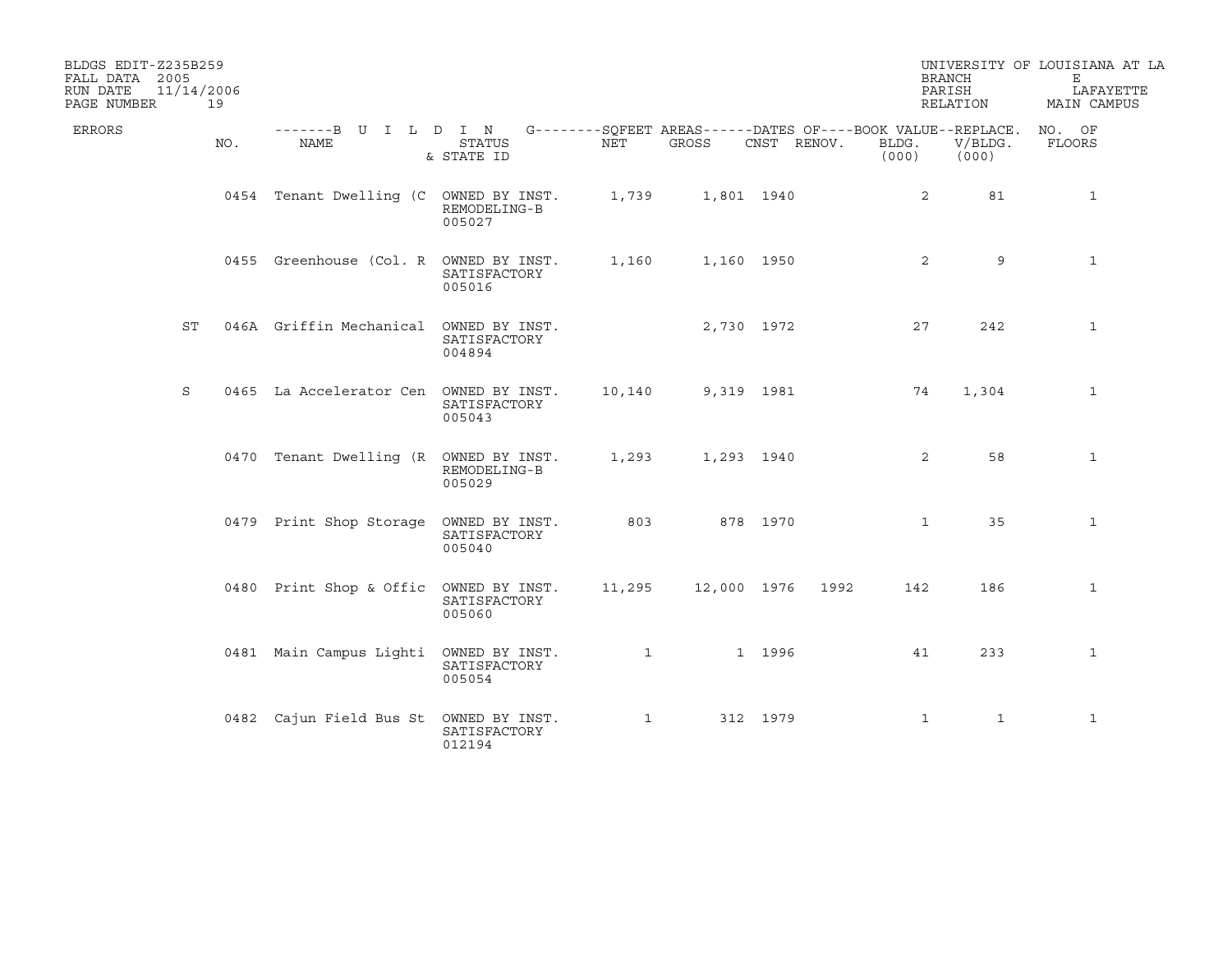| BLDGS EDIT-Z235B259<br>FALL DATA 2005<br>RUN DATE<br>PAGE NUMBER | 11/14/2006<br>20 |                                                                                          |                             |              |            |             | <b>BRANCH</b><br>PARISH<br>RELATION |                  | UNIVERSITY OF LOUISIANA AT LA<br>Е<br>LAFAYETTE<br>MAIN CAMPUS |
|------------------------------------------------------------------|------------------|------------------------------------------------------------------------------------------|-----------------------------|--------------|------------|-------------|-------------------------------------|------------------|----------------------------------------------------------------|
| <b>ERRORS</b>                                                    | NO.              | -------B U I L D I N G--------SQFEET AREAS------DATES OF----BOOK VALUE--REPLACE.<br>NAME | <b>STATUS</b><br>& STATE ID | NET          | GROSS      | CNST RENOV. | BLDG.<br>(000)                      | V/BLDG.<br>(000) | NO. OF<br>FLOORS                                               |
|                                                                  |                  | 0483 Cajun Field Bus St OWNED BY INST.                                                   | SATISFACTORY<br>012195      | $\mathbf{1}$ |            | 312 1979    | 1                                   | $\mathbf{1}$     | 1                                                              |
|                                                                  |                  | 0484 Cajun Field Ticket OWNED BY INST.                                                   | SATISFACTORY<br>012196      | 171          |            | 216 1971    | $\mathbf{1}$                        | $\mathbf{1}$     | $\mathbf{1}$                                                   |
|                                                                  |                  | 0485 Cajun Field Ticket OWNED BY INST.                                                   | SATISFACTORY<br>012197      | 66           |            | 66 1971     | $\mathbf{1}$                        | $\mathbf{1}$     | $\mathbf{1}$                                                   |
|                                                                  |                  | 0486 Cajun Field Ticket OWNED BY INST.                                                   | SATISFACTORY<br>012198      | 66           |            | 66 1971     | $\mathbf{1}$                        | $\mathbf{1}$     | $\mathbf{1}$                                                   |
| Q                                                                |                  | 0487 Cajun Field Ticket OWNED BY INST.                                                   | SATISFACTORY<br>012199      | 66           | 66         |             | $\mathbf{1}$                        | $\mathbf{1}$     | $\mathbf{1}$                                                   |
|                                                                  |                  | 0500 Equine Center Lumb OWNED BY INST.                                                   | SATISFACTORY<br>005062      | 2,259        | 2,346 1962 |             | 3                                   | 17               | $\mathbf{1}$                                                   |
|                                                                  |                  | 0501 Equine Center Catt OWNED BY INST.                                                   | REMODELING-A<br>005063      | 2,397        | 2,442 1946 |             | 3                                   | 97               | 2                                                              |
|                                                                  |                  | 0502 Tenant Dwelling (C OWNED BY INST.                                                   | REMODELING-B<br>005064      | 1,510        | 1,521 1940 |             | $\overline{2}$                      | 76               | $\mathbf{1}$                                                   |
|                                                                  |                  | 0507 Tenent Dwelling (R OWNED BY INST.                                                   | OBSOLETE<br>005065          | 2,607        | 2,794 1940 |             | 3                                   | 102              | $\mathbf{1}$                                                   |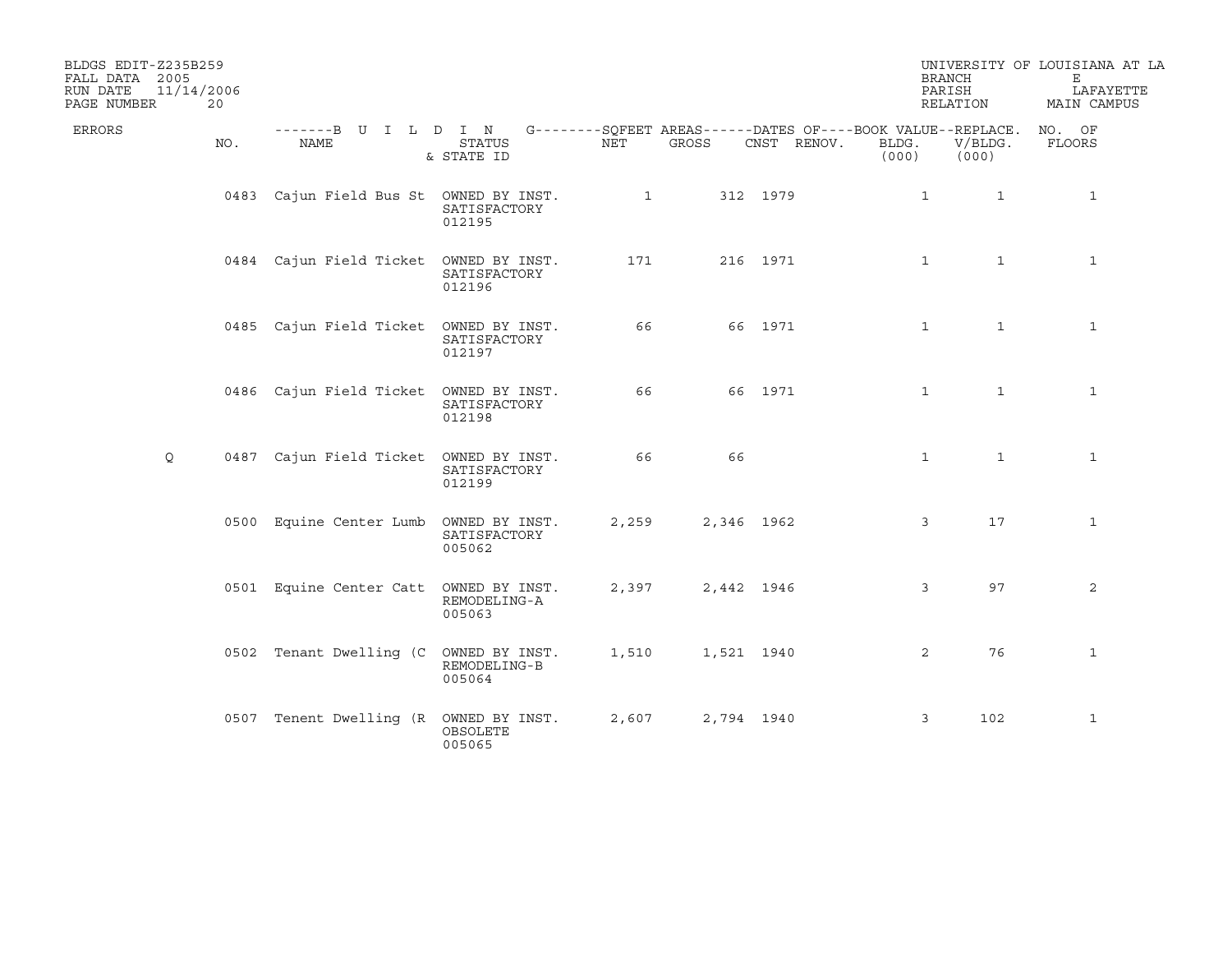| BLDGS EDIT-Z235B259<br>FALL DATA 2005<br>11/14/2006<br>RUN DATE<br>PAGE NUMBER<br>21 |                                                                                          |                                          |        |             |             |                | <b>BRANCH</b><br>PARISH<br>RELATION | UNIVERSITY OF LOUISIANA AT LA<br>Е<br>LAFAYETTE<br>MAIN CAMPUS |
|--------------------------------------------------------------------------------------|------------------------------------------------------------------------------------------|------------------------------------------|--------|-------------|-------------|----------------|-------------------------------------|----------------------------------------------------------------|
| ERRORS<br>NO.                                                                        | -------B U I L D I N G--------SQFEET AREAS------DATES OF----BOOK VALUE--REPLACE.<br>NAME | <b>STATUS</b><br>& STATE ID              | NET    | GROSS       | CNST RENOV. | BLDG.<br>(000) | V/BLDG.<br>(000)                    | NO. OF<br>FLOORS                                               |
|                                                                                      | 052A Rougeou Storage Bl OWNED BY INST.                                                   | SATISFACTORY<br>009859                   | 288    |             | 288 1988    |                | 25<br>8                             | $\mathbf{1}$                                                   |
|                                                                                      | 0560 Tenant Dwelling (D OWNED BY INST.                                                   | REMODELING-A<br>005066                   | 1,375  | 1,684 1947  |             |                | 2<br>101                            | $\mathbf{1}$                                                   |
|                                                                                      | 0561 Garage #1 (Devalco OWNED BY INST.                                                   | REMODELING-B<br>009547                   | 295    |             | 316 1947    |                | 9<br>$\mathbf{1}$                   | $\mathbf{1}$                                                   |
|                                                                                      | 0563 Brooder House (Dev OWNED BY INST.                                                   | REMODELING-B<br>005068                   | 571    |             | 602 1948    |                | 24<br>$\mathbf{1}$                  | $\mathbf{1}$                                                   |
|                                                                                      | 0564 Storage House (Dev OWNED BY INST.                                                   | REMODELING-B<br>005069                   | 564    |             | 585 1948    |                | $\mathbf{1}$<br>23                  | $\mathbf{1}$                                                   |
|                                                                                      | 0599 KRVS Radio Tower &                                                                  | OWNED BY INST.<br>SATISFACTORY<br>004953 | 100    |             | 216 1982    | 138            | 138                                 | $\mathbf{1}$                                                   |
|                                                                                      | 061A Maintenance Lumber                                                                  | OWNED BY INST.<br>SATISFACTORY<br>004887 | 1,075  | 1,220 1962  |             |                | 2<br>48                             | $\mathbf{1}$                                                   |
|                                                                                      | 062A Stokes Hall (Bldg                                                                   | OWNED BY INST.<br>REMODELING-B<br>004941 | 20,629 | 26,555 1968 |             | 1996<br>1,600  | 3,186                               | 4                                                              |
|                                                                                      | 062B Stokes Hall (Bldg                                                                   | OWNED BY INST.<br>SATISFACTORY<br>004945 | 20,640 | 26,555 1996 |             | 1981           | 525<br>3,186                        | $\overline{4}$                                                 |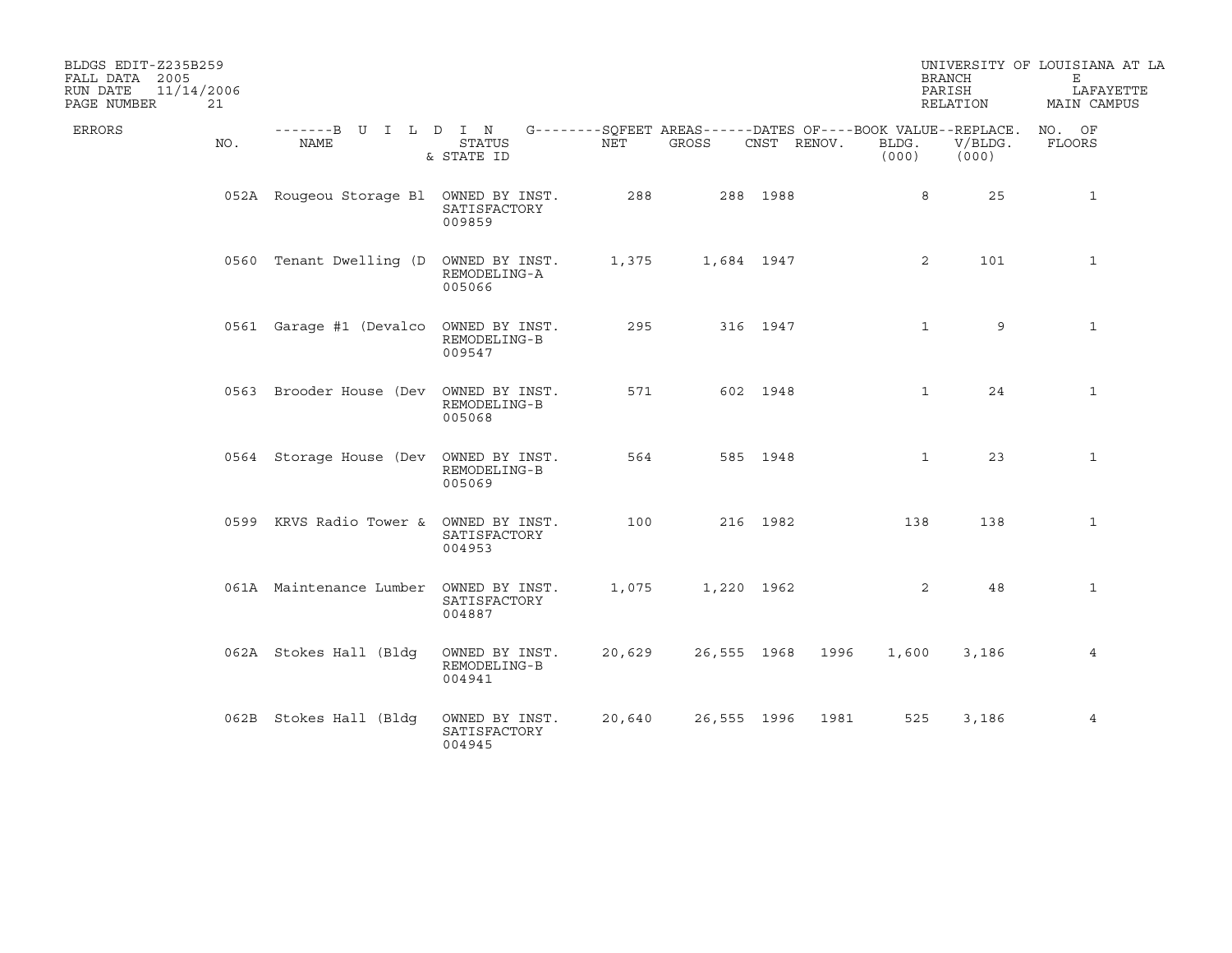| BLDGS EDIT-Z235B259<br>FALL DATA 2005<br>RUN DATE<br>PAGE NUMBER | 11/14/2006<br>22 |                              |                                          |        |                                                                      |             |      |                | <b>BRANCH</b><br>PARISH<br>RELATION | UNIVERSITY OF LOUISIANA AT LA<br>Е<br>LAFAYETTE<br>MAIN CAMPUS |
|------------------------------------------------------------------|------------------|------------------------------|------------------------------------------|--------|----------------------------------------------------------------------|-------------|------|----------------|-------------------------------------|----------------------------------------------------------------|
| <b>ERRORS</b>                                                    | NO.              | -------B U I L D I N<br>NAME | <b>STATUS</b><br>& STATE ID              | NET    | G--------SQFEET AREAS------DATES OF----BOOK VALUE--REPLACE.<br>GROSS | CNST RENOV. |      | BLDG.<br>(000) | V/BLDG.<br>(000)                    | NO. OF<br>FLOORS                                               |
| L                                                                | T                | 062D Stokes Mechanical       | OWNED BY INST.<br>SATISFACTORY<br>004947 |        |                                                                      | 1,860 1968  |      | 14             | 30                                  | $\mathbf{1}$                                                   |
|                                                                  |                  | 0627 Primate Research/P      | OWNED BY INST.<br>REMODELING-A<br>004768 | 20,179 | 20,179 1961                                                          |             | 1995 | 1,004          | 2,421                               | 3                                                              |
|                                                                  |                  | 0628 Primate Clinical C      | OWNED BY INST.<br>REMODELING-A<br>004769 | 19,044 | 19,044 1961                                                          |             | 1995 | 941            | 1,237                               | 3                                                              |
|                                                                  |                  | 0629 Colony & Lab Bldg       | OWNED BY INST.<br>REMODELING-B<br>004770 | 24,455 | 28,771 1961                                                          |             | 1995 | 1,394          | 4,027                               | 3                                                              |
|                                                                  |                  | 0630 Chem. & Aqua Labs       | OWNED BY INST.<br>REMODELING-B<br>004772 | 24,616 | 28,961 1961                                                          |             |      | 1,301          | 4,054                               | 3                                                              |
|                                                                  |                  | 0631 Stor. Bldg./Was Au      | OWNED BY INST.<br>REMODELING-B<br>004771 | 108    |                                                                      | 605 1961    | 1994 | 7 <sup>7</sup> | 12                                  | $\mathbf{1}$                                                   |
|                                                                  |                  | 0632 Primate Iso Test F      | OWNED BY INST.<br>REMODELING-B<br>004776 | 1,470  |                                                                      | 1,633 1980  |      | 82             | 195                                 | $\mathbf{1}$                                                   |
|                                                                  |                  | 0633 Primate Nursery/Pe      | OWNED BY INST.<br>REMODELING-B<br>004777 | 1,200  |                                                                      | 1,200 1978  | 1992 | 34             | 144                                 | $\mathbf{1}$                                                   |
|                                                                  |                  | 0636 Large Animal Lab a      | OWNED BY INST.<br>REMODELING-B<br>004775 | 2,677  |                                                                      | 3,150 1978  | 1990 | 139            | 204                                 | $\mathbf{1}$                                                   |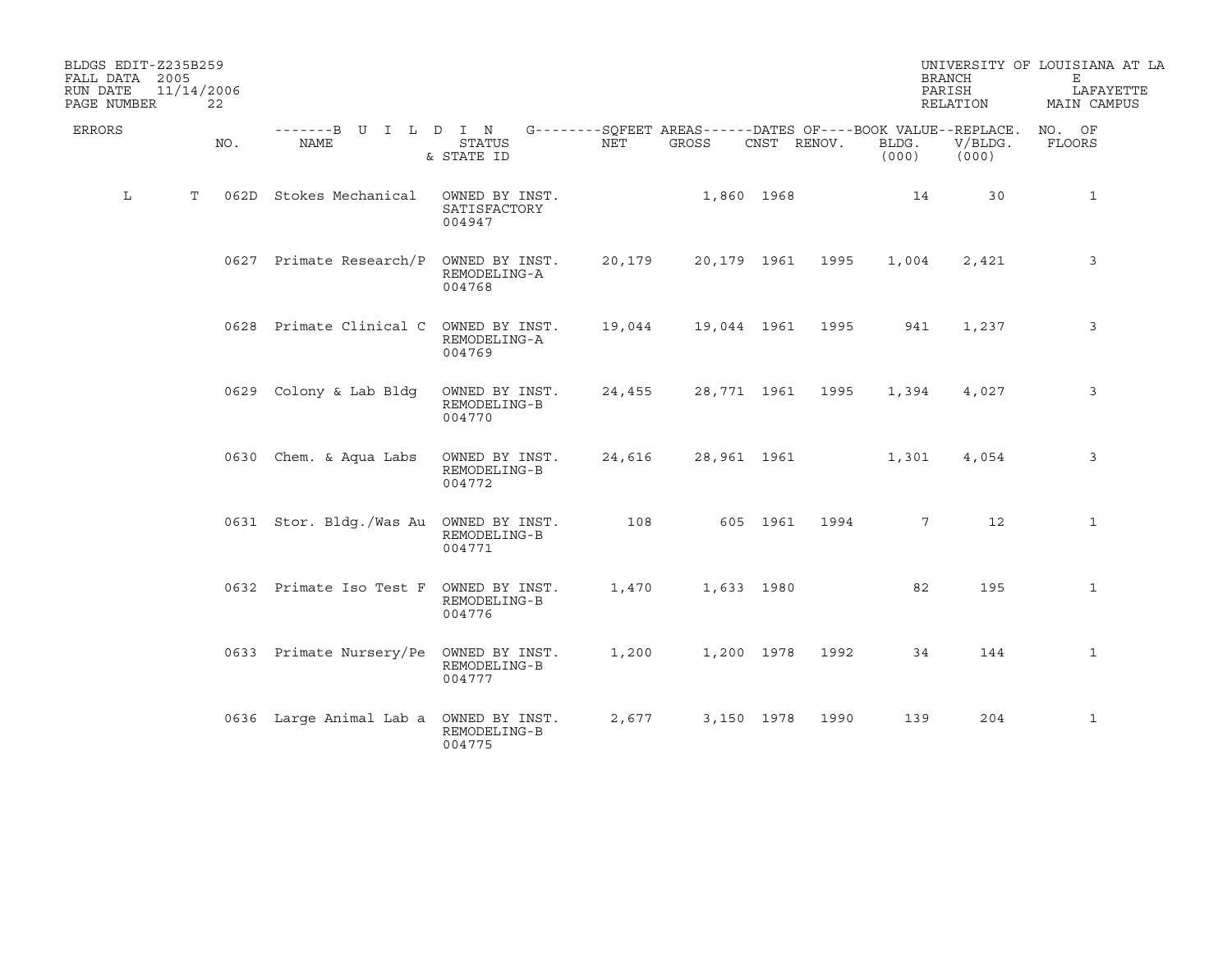| BLDGS EDIT-Z235B259<br>FALL DATA 2005<br>11/14/2006<br>RUN DATE<br>PAGE NUMBER<br>23 |                                        |                             |       |                                                                             |                 |      |                | <b>BRANCH</b><br>PARISH<br>RELATION | UNIVERSITY OF LOUISIANA AT LA<br>Е<br>LAFAYETTE<br>MAIN CAMPUS |
|--------------------------------------------------------------------------------------|----------------------------------------|-----------------------------|-------|-----------------------------------------------------------------------------|-----------------|------|----------------|-------------------------------------|----------------------------------------------------------------|
| ERRORS<br>NO.                                                                        | -------B U I L D I N<br>NAME           | <b>STATUS</b><br>& STATE ID | NET   | G--------SQFEET AREAS------DATES OF----BOOK VALUE--REPLACE. NO. OF<br>GROSS | CNST RENOV.     |      | BLDG.<br>(000) | V/BLDG.<br>(000)                    | FLOORS                                                         |
|                                                                                      | 0637 Maintenance Shop ( OWNED BY INST. | REMODELING-A<br>004773      | 2,830 |                                                                             | 3,568 1968 1994 |      | 59             | 231                                 | $\mathbf{1}$                                                   |
|                                                                                      | 0638 Boat Shed & Stalls OWNED BY INST. | SATISFACTORY<br>004774      | 1,476 | 1,900 1978                                                                  |                 |      | 31             | 31                                  | $\mathbf{1}$                                                   |
|                                                                                      | 0641 Primate Colony-Bld OWNED BY INST. | SATISFACTORY<br>011783      | 4,236 |                                                                             | 8,049 1989      | 1997 | 124            | 134                                 | $\mathbf{1}$                                                   |
|                                                                                      | 0642 Primate Colony-Bld OWNED BY INST. | REMODELING-A<br>011781      | 798   |                                                                             | 934 1991        |      | 65             | 112                                 | $\mathbf{1}$                                                   |
|                                                                                      | 0643 Primate Colony-Vet OWNED BY INST. | SATISFACTORY<br>011780      | 879   |                                                                             | 990 1991        |      | 85             | 85                                  | 1                                                              |
|                                                                                      | 0644 Primate Colony-Bld OWNED BY INST. | SATISFACTORY<br>011779      | 3,848 |                                                                             | 5,745 1991      | 1997 | 195            | 689                                 | $\mathbf{1}$                                                   |
|                                                                                      | 0645 Primate Colony-Bld OWNED BY INST. | SATISFACTORY<br>011778      | 2,785 |                                                                             | 4,622 1991      |      | 374            | 554                                 | $\mathbf{1}$                                                   |
|                                                                                      | 0646 Cage Wash Building OWNED BY INST. | SATISFACTORY<br>011776      | 1,120 |                                                                             | 1,398 1990      |      | 145            | 167                                 | 1                                                              |
|                                                                                      | 0647 Primate Colony-Vet OWNED BY INST. | SATISFACTORY<br>011777      | 5,568 |                                                                             | 5,568 1994      |      | 519            | 668                                 | $\mathbf 1$                                                    |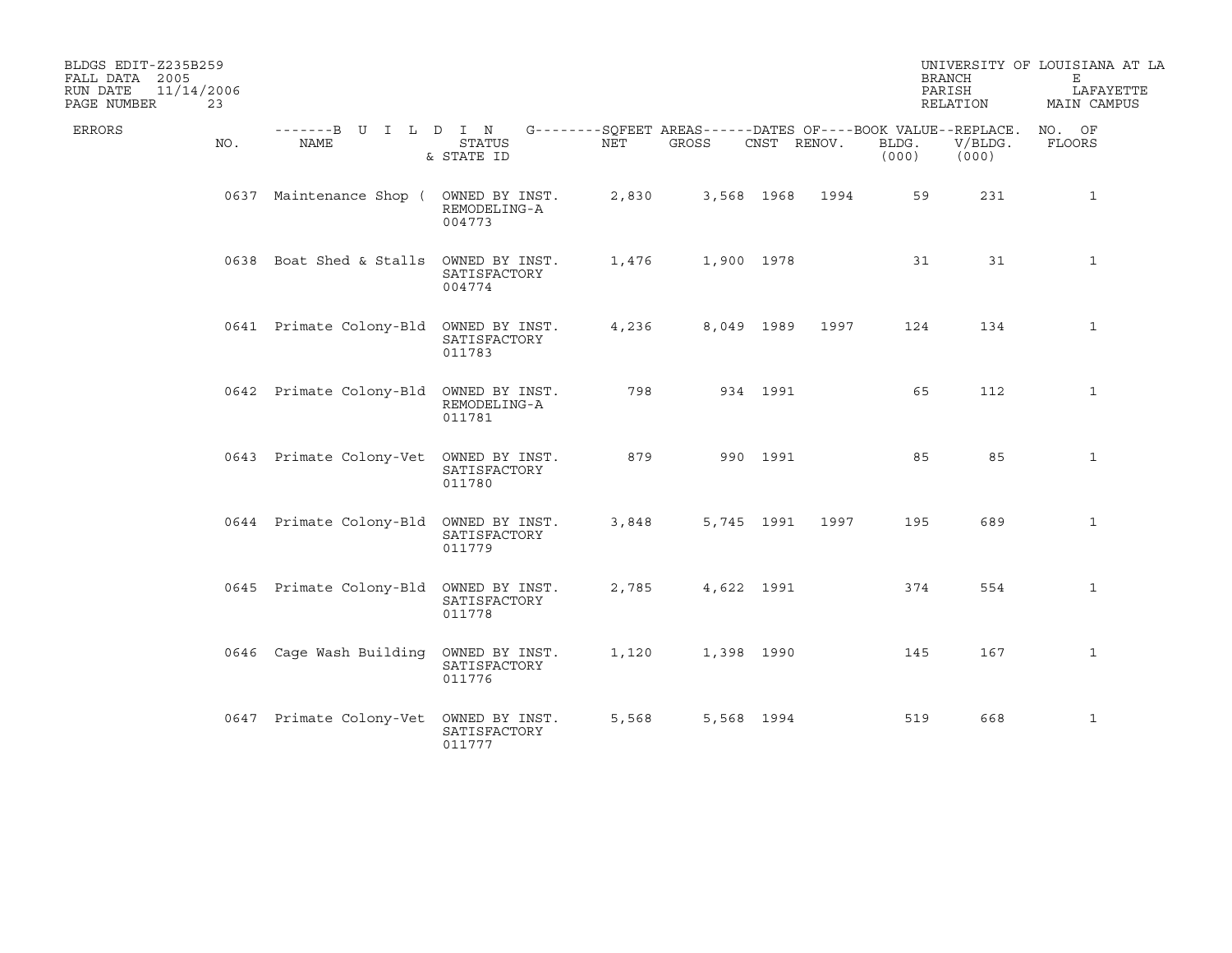| BLDGS EDIT-Z235B259<br>FALL DATA 2005<br>11/14/2006<br>RUN DATE<br>PAGE NUMBER<br>24 |                                        |                                          |       |            |                                                                            |                | <b>BRANCH</b><br>PARISH<br>RELATION | UNIVERSITY OF LOUISIANA AT LA<br>Е<br>LAFAYETTE<br>MAIN CAMPUS |
|--------------------------------------------------------------------------------------|----------------------------------------|------------------------------------------|-------|------------|----------------------------------------------------------------------------|----------------|-------------------------------------|----------------------------------------------------------------|
| ERRORS<br>NO.                                                                        | -------B U I L D I N<br>NAME           | <b>STATUS</b><br>& STATE ID              | NET   | GROSS      | G--------SQFEET AREAS------DATES OF----BOOK VALUE--REPLACE.<br>CNST RENOV. | BLDG.<br>(000) | V/BLDG.<br>(000)                    | NO. OF<br>FLOORS                                               |
|                                                                                      | 0648 Primate Colony-Bld OWNED BY INST. | SATISFACTORY<br>011784                   | 1,758 |            | 1,769 1993<br>2000                                                         | 279            | 1,176                               | $\mathbf{1}$                                                   |
|                                                                                      | 0649 Primate Colony-Bld OWNED BY INST. | SATISFACTORY<br>011782                   | 1,472 | 1,472 1993 |                                                                            | 244            | 353                                 | $\mathbf{1}$                                                   |
|                                                                                      | 065A Cajun Village A                   | OWNED BY INST.<br>SATISFACTORY<br>004916 | 6,520 |            | 7,358 1981                                                                 | 224            | 551                                 | 2                                                              |
|                                                                                      | 065B Cajun Village B                   | OWNED BY INST.<br>SATISFACTORY<br>004917 | 6,520 |            | 7,358 1981                                                                 | 224            | 551                                 | 2                                                              |
|                                                                                      | 065C Cajun Village C                   | OWNED BY INST.<br>SATISFACTORY<br>004918 | 6,520 |            | 7,358 1981                                                                 | 224            | 551                                 | 2                                                              |
|                                                                                      | 065D Cajun Village D                   | OWNED BY INST.<br>SATISFACTORY<br>004919 | 6,520 |            | 7,358 1981                                                                 | 224            | 551                                 | 2                                                              |
|                                                                                      | 065E Cajun Village E                   | OWNED BY INST.<br>SATISFACTORY<br>004920 | 6,520 |            | 7,358 1981                                                                 | 224            | 551                                 | 2                                                              |
|                                                                                      | 065F Cajun Village F                   | OWNED BY INST.<br>SATISFACTORY<br>004921 | 3,260 |            | 3,606 1981                                                                 | 112            | 270                                 | $\mathbf{1}$                                                   |
|                                                                                      | 065G Cajun Village G                   | OWNED BY INST.<br>SATISFACTORY<br>004922 | 6,520 | 7,358 1981 |                                                                            | 224            | 551                                 | 2                                                              |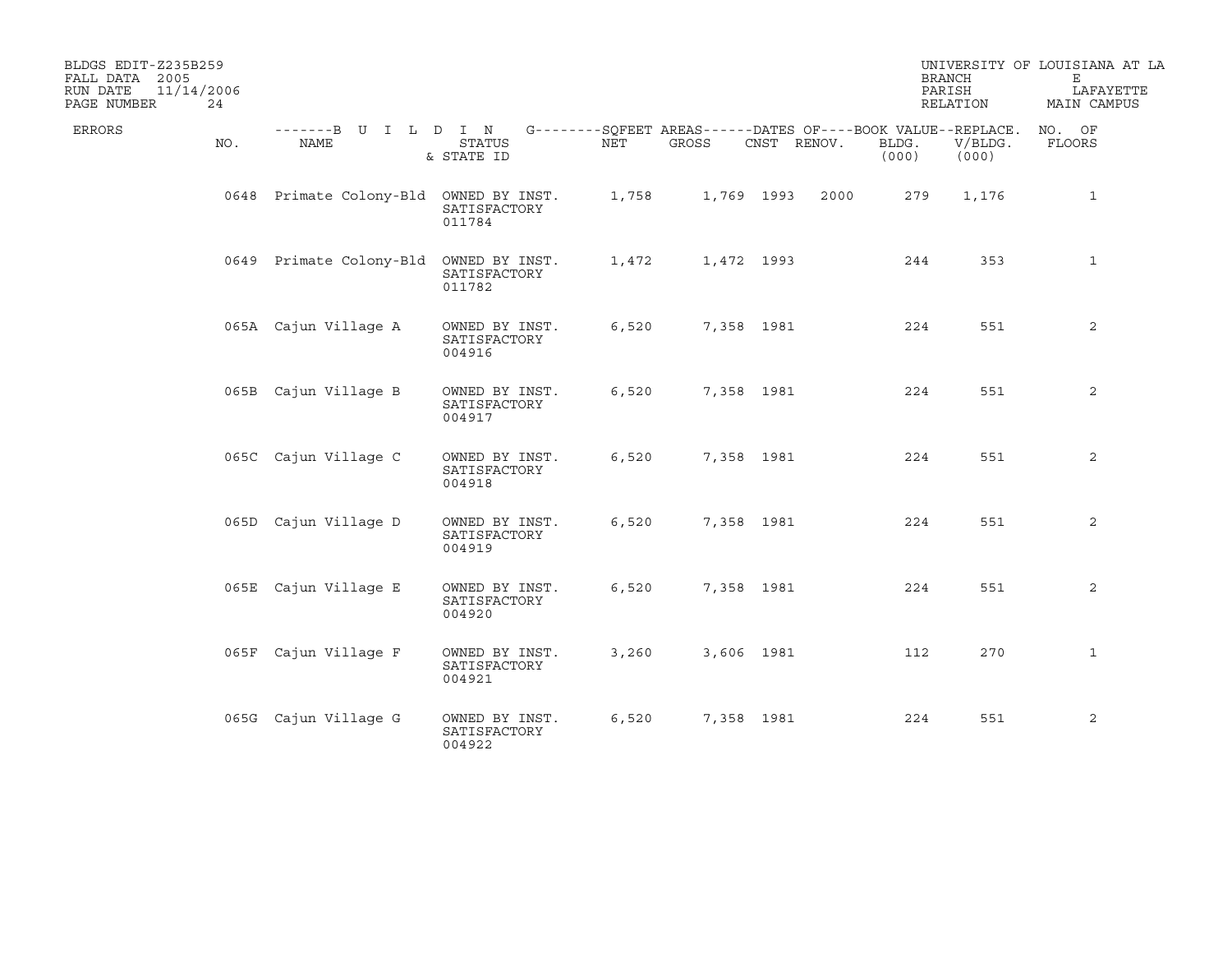| BLDGS EDIT-Z235B259<br>FALL DATA 2005<br>11/14/2006<br>RUN DATE<br>PAGE NUMBER | 25  |                              |                                          |                                                                    |             |             |      |                | <b>BRANCH</b><br>PARISH<br>RELATION | UNIVERSITY OF LOUISIANA AT LA<br>Е<br>LAFAYETTE<br>MAIN CAMPUS |
|--------------------------------------------------------------------------------|-----|------------------------------|------------------------------------------|--------------------------------------------------------------------|-------------|-------------|------|----------------|-------------------------------------|----------------------------------------------------------------|
| ERRORS                                                                         | NO. | -------B U I L D I N<br>NAME | <b>STATUS</b><br>& STATE ID              | G--------SQFEET AREAS------DATES OF----BOOK VALUE--REPLACE.<br>NET | GROSS       | CNST RENOV. |      | BLDG.<br>(000) | V/BLDG.<br>(000)                    | NO. OF<br>FLOORS                                               |
|                                                                                |     | 065H Cajun Village H         | OWNED BY INST.<br>SATISFACTORY<br>004923 | 6,520                                                              |             | 7,358 1981  |      | 224            | 551                                 | 2                                                              |
|                                                                                |     | 065I Cajun Village I         | OWNED BY INST.<br>SATISFACTORY<br>004924 | 6,520                                                              |             | 7,358 1981  |      | 224            | 551                                 | 2                                                              |
|                                                                                |     | 065J Cajun Village J         | OWNED BY INST.<br>SATISFACTORY<br>004925 | 6,520                                                              |             | 7,358 1981  | 1995 | 224            | 551                                 | 2                                                              |
|                                                                                |     | 065K Cajun Village K         | OWNED BY INST.<br>SATISFACTORY<br>004926 | 6,520                                                              |             | 7,358 1981  | 1995 | 224            | 551                                 | $\overline{2}$                                                 |
|                                                                                |     | 065L Cajun Village L         | OWNED BY INST.<br>SATISFACTORY<br>004927 | 6,520                                                              |             | 7,358 1981  | 1995 | 224            | 551                                 | 2                                                              |
|                                                                                |     | 065M Cajun Village M         | OWNED BY INST.<br>SATISFACTORY<br>004928 | 6,520                                                              |             | 7,358 1981  | 1995 | 224            | 551                                 | 2                                                              |
|                                                                                |     | 0650 Break Room              | OWNED BY INST.<br>SATISFACTORY<br>011884 | 615                                                                |             | 615 1993    |      | 14             | 55                                  | $\mathbf{1}$                                                   |
|                                                                                |     | 0651 NIRC Life Science       | OWNED BY INST.<br>SATISFACTORY<br>012282 | 19,849                                                             | 29,417 1995 |             | 1996 | 4,027          | 4,412                               | $\mathbf{1}$                                                   |
| Q<br>I                                                                         |     | 0652 Equipment/Incinera      | OWNED BY INST.<br>SATISFACTORY<br>012283 | $\mathbf{1}$                                                       | 8,275       |             |      | 640            | 500                                 | $\mathbf{1}$                                                   |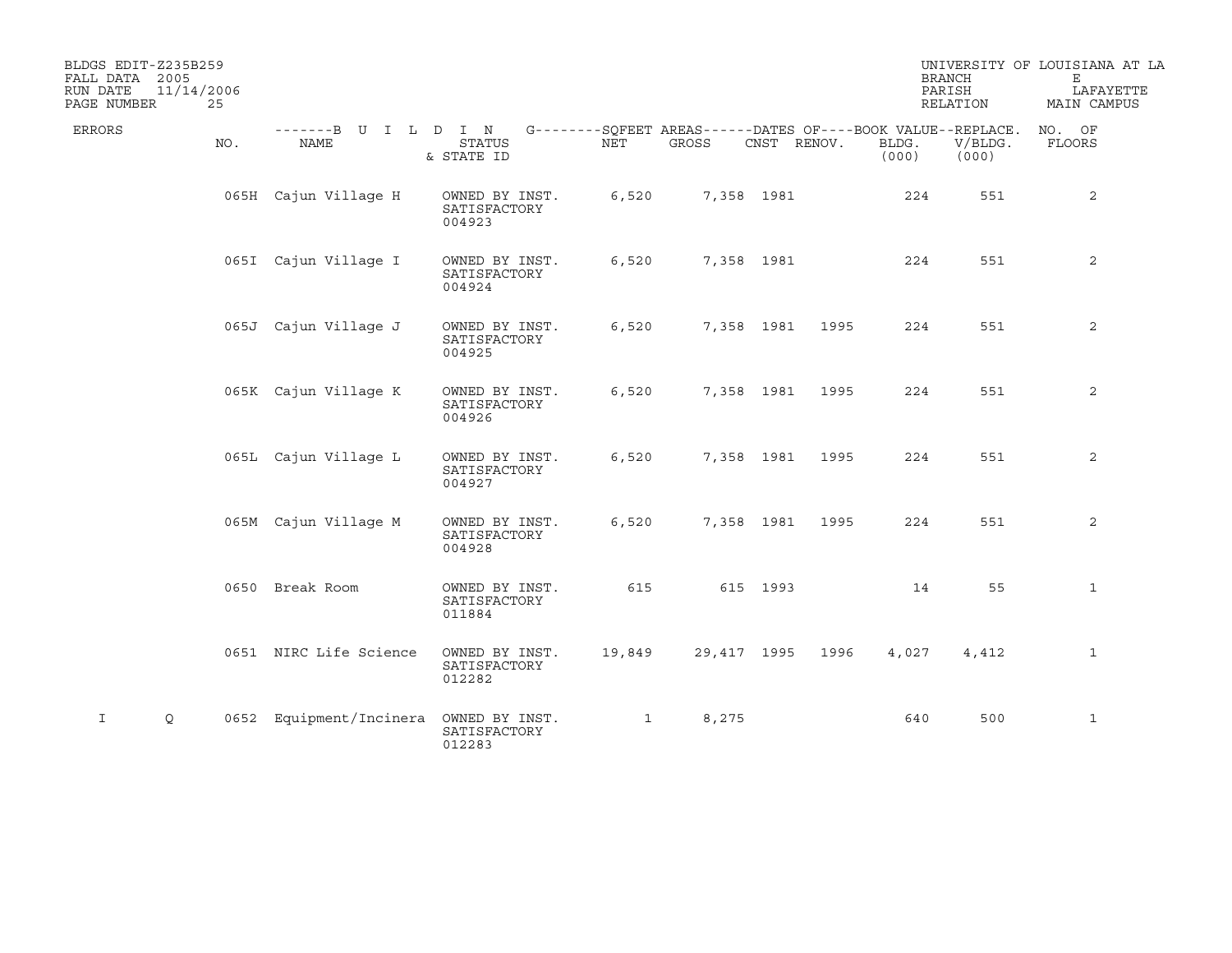| BLDGS EDIT-Z235B259<br>FALL DATA 2005<br>RUN DATE<br>PAGE NUMBER | 11/14/2006<br>26 |                                                                                          |                                          |        |             |             | <b>BRANCH</b><br>PARISH | RELATION         | UNIVERSITY OF LOUISIANA AT LA<br>Е<br>LAFAYETTE<br>MAIN CAMPUS |
|------------------------------------------------------------------|------------------|------------------------------------------------------------------------------------------|------------------------------------------|--------|-------------|-------------|-------------------------|------------------|----------------------------------------------------------------|
| ERRORS                                                           | NO.              | -------B U I L D I N G--------SOFEET AREAS------DATES OF----BOOK VALUE--REPLACE.<br>NAME | <b>STATUS</b><br>& STATE ID              | NET    | GROSS       | CNST RENOV. | BLDG.<br>(000)          | V/BLDG.<br>(000) | NO. OF<br>FLOORS                                               |
|                                                                  |                  | 066A ROTC Garage                                                                         | OWNED BY INST.<br>SATISFACTORY<br>004871 | 336    |             | 336 1933    | $4\overline{ }$         | $4\overline{ }$  | $\mathbf{1}$                                                   |
|                                                                  | Т                | 067A Denbo/Bancroft Equ OWNED BY INST.                                                   | SATISFACTORY<br>004913                   |        | 2,067 1968  |             | 19                      | 186              | $\mathbf{1}$                                                   |
|                                                                  |                  | 0700 Biology Lab & Resr OWNED BY INST.                                                   | SATISFACTORY<br>011891                   | 14,018 | 15,579 1994 |             | 618                     | 1,869            | 1                                                              |
|                                                                  |                  | 0701 Equipment Shed (Re OWNED BY INST.                                                   | SATISFACTORY<br>011892                   | 2,950  | 3,021 1994  |             | 20                      | 120              | $\mathbf{1}$                                                   |
|                                                                  | Т                | 0702 Water Pump Shed (R OWNED BY INST.                                                   | SATISFACTORY<br>011893                   |        | 95 1994     |             | 15                      | 19               | $\mathbf{1}$                                                   |
|                                                                  |                  | 0703 Greenhouses (Res.                                                                   | OWNED BY INST.<br>SATISFACTORY<br>011894 | 83,160 | 85,680 1994 |             | 50                      | 64               | $\mathbf{1}$                                                   |
|                                                                  |                  | 0704 Security Residence                                                                  | OWNED BY INST.<br>SATISFACTORY<br>012116 | 784    |             | 784 1995    | 13                      | 15               | $\mathbf{1}$                                                   |
|                                                                  |                  | 074A Vet Village Apts.                                                                   | OWNED BY INST.<br>SATISFACTORY<br>004897 | 2,524  | 2,800 1960  |             | 42                      | 336              | 2                                                              |
|                                                                  |                  | 074B Vet Village Apts.                                                                   | OWNED BY INST.<br>SATISFACTORY<br>004898 | 2,448  | 5,338 1960  |             | 51                      | 640              | 2                                                              |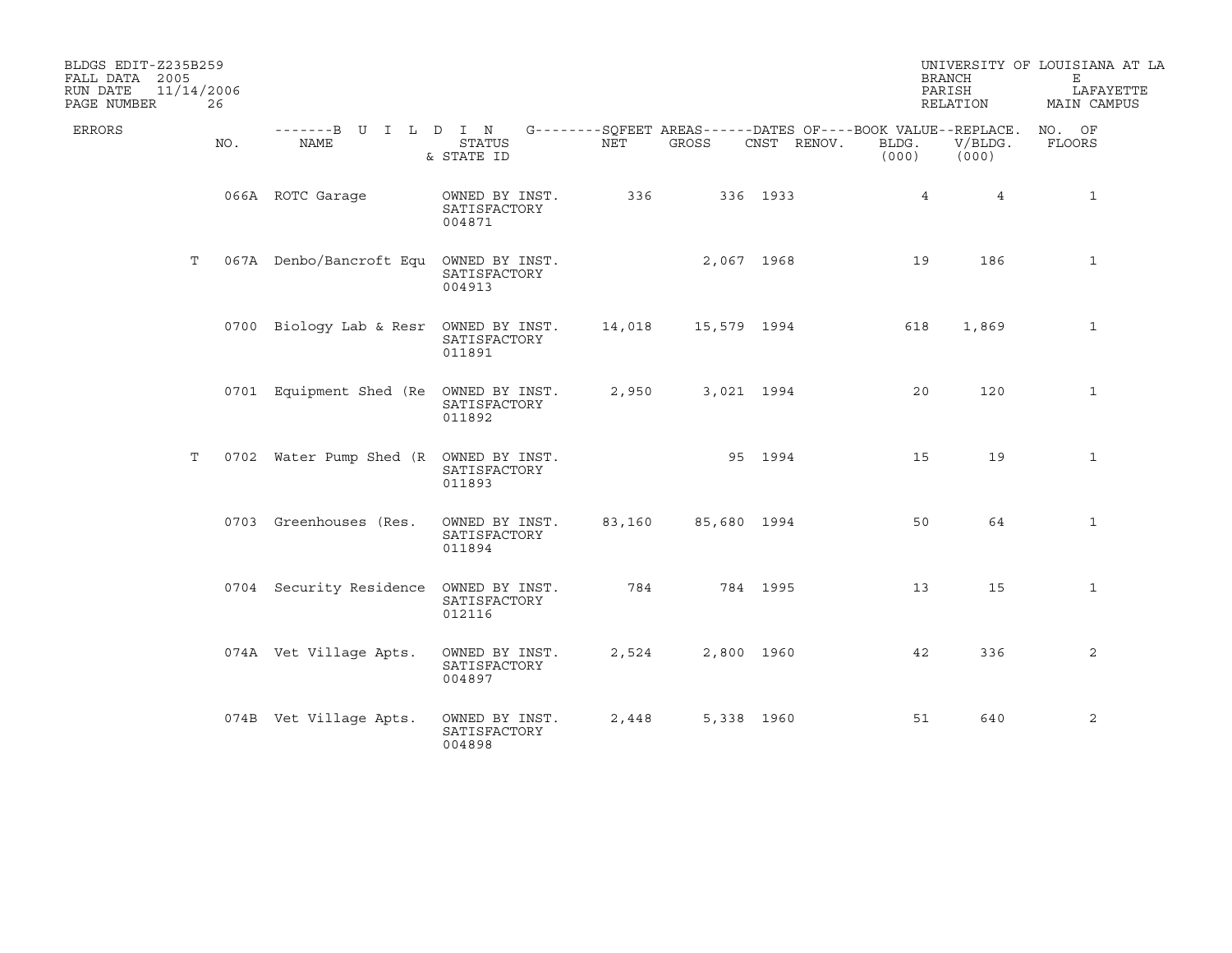| BLDGS EDIT-Z235B259<br>FALL DATA 2005<br>RUN DATE<br>PAGE NUMBER | 11/14/2006<br>27 |                                        |                                          |        |                                                                            |             |      |                | <b>BRANCH</b><br>PARISH<br>RELATION | UNIVERSITY OF LOUISIANA AT LA<br>Е<br>LAFAYETTE<br>MAIN CAMPUS |
|------------------------------------------------------------------|------------------|----------------------------------------|------------------------------------------|--------|----------------------------------------------------------------------------|-------------|------|----------------|-------------------------------------|----------------------------------------------------------------|
| ERRORS                                                           | NO.              | -------B U I L D I N<br>NAME           | <b>STATUS</b><br>& STATE ID              | NET    | $G$ -------- $SQFERT$ AREAS------DATES OF----BOOK VALUE--REPLACE.<br>GROSS | CNST RENOV. |      | BLDG.<br>(000) | V/BLDG.<br>(000)                    | NO. OF<br>FLOORS                                               |
|                                                                  |                  | 074C Vet Village Apts.                 | OWNED BY INST.<br>SATISFACTORY<br>004899 | 4,960  |                                                                            | 5,338 1960  |      | 84             | 640                                 | 2                                                              |
|                                                                  |                  | 0920 Abdalla Hall                      | OWNED BY INST.<br>SATISFACTORY<br>000000 | 35,003 | 49,956 2000                                                                |             |      | 4,711          | 5,245                               | 2                                                              |
|                                                                  |                  | 094A Track Concessions                 | OWNED BY INST.<br>SATISFACTORY<br>005058 | 737    |                                                                            | 1,811 1980  | 1990 | 849            | 162                                 | $\mathbf{1}$                                                   |
|                                                                  |                  | 094B Track Stadium                     | OWNED BY INST.<br>SATISFACTORY<br>005059 | 120    |                                                                            | 140 1980    |      | 197            | 873                                 | $\mathbf{1}$                                                   |
|                                                                  |                  | 094C Track Dressing Roo                | OWNED BY INST.<br>SATISFACTORY<br>005044 | 1,390  |                                                                            | 2,880 1980  | 1993 | 138            | 259                                 | $\mathbf{1}$                                                   |
| S                                                                |                  | 095A Baseball Dressing                 | OWNED BY INST.<br>SATISFACTORY<br>011908 | 5,766  | 3,192 1990                                                                 |             |      | 73             | 287                                 | $\mathbf{1}$                                                   |
|                                                                  |                  | 096A Culatta Tennis Bui                | OWNED BY INST.<br>SATISFACTORY<br>000000 | 1,296  | 2,028 2000                                                                 |             |      | 210            | 215                                 | 2                                                              |
|                                                                  |                  | 097A Bourgeois Hall Bus OWNED BY INST. | SATISFACTORY<br>011897                   | 1,600  |                                                                            | 1,600 1986  |      | 40             | 35                                  | $\mathbf{1}$                                                   |
|                                                                  |                  | 159A Married Students A OWNED BY INST. | SATISFACTORY<br>004900                   | 14,528 | 15,580 1960                                                                |             |      | 202            | 1,869                               | 2                                                              |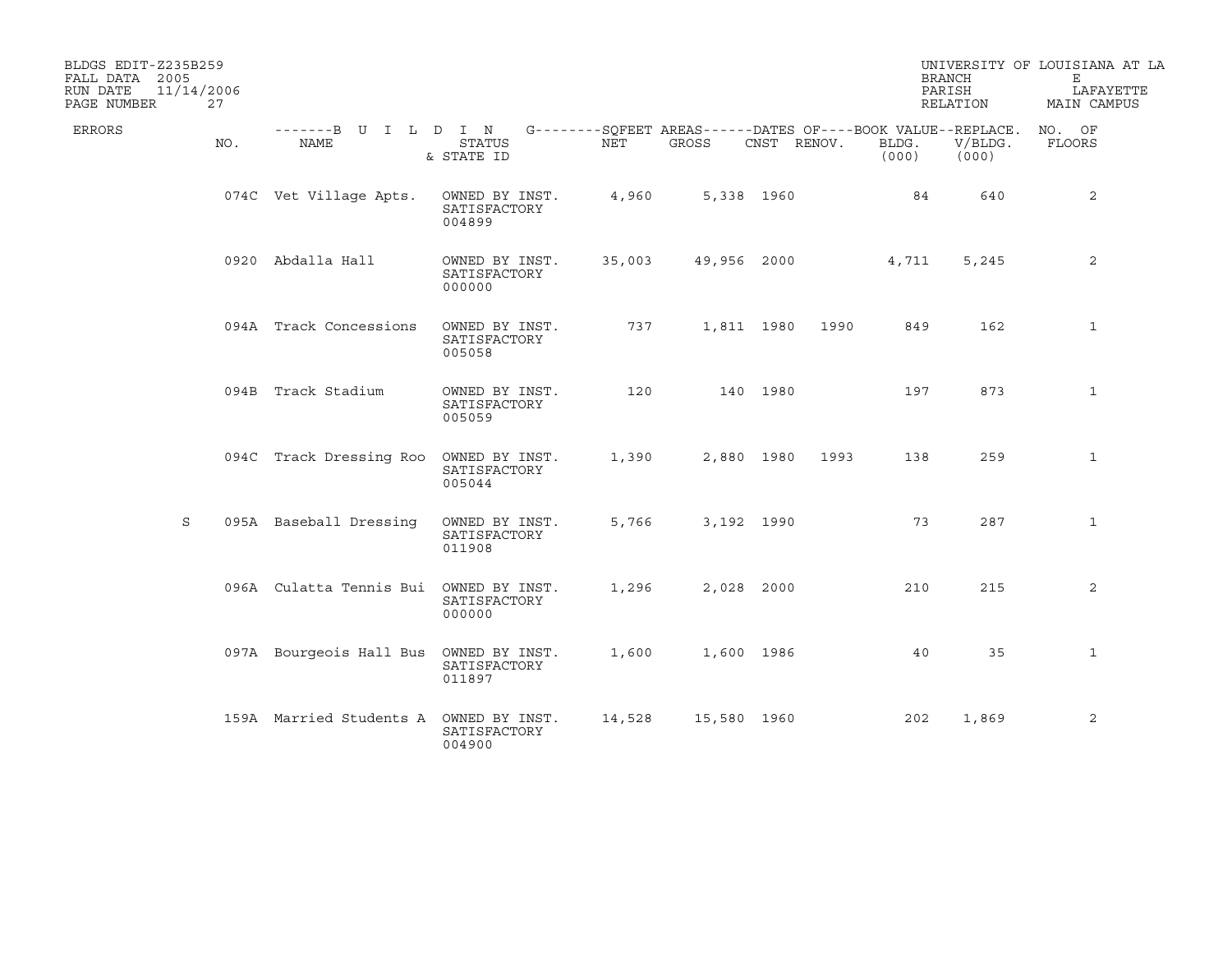| BLDGS EDIT-Z235B259<br>FALL DATA 2005<br>11/14/2006<br>RUN DATE<br>PAGE NUMBER | 28  |                                                                                          |                                          |       |             |             |      | PARISH         | <b>BRANCH</b><br>RELATION | UNIVERSITY OF LOUISIANA AT LA<br>Е<br>LAFAYETTE<br>MAIN CAMPUS |
|--------------------------------------------------------------------------------|-----|------------------------------------------------------------------------------------------|------------------------------------------|-------|-------------|-------------|------|----------------|---------------------------|----------------------------------------------------------------|
| ERRORS                                                                         | NO. | -------B U I L D I N G--------SQFEET AREAS------DATES OF----BOOK VALUE--REPLACE.<br>NAME | <b>STATUS</b><br>& STATE ID              | NET   | GROSS       | CNST RENOV. |      | BLDG.<br>(000) | V/BLDG.<br>(000)          | NO. OF<br>FLOORS                                               |
|                                                                                |     | 159B Married Students A OWNED BY INST.                                                   | SATISFACTORY<br>004901                   | 2,628 |             | 2,636 1960  |      | 50             | 316                       | 2                                                              |
|                                                                                |     | 406A Cattle Shelter (Co                                                                  | OWNED BY INST.<br>SATISFACTORY<br>005049 | 8,241 |             | 8,241 1965  |      | 9              | 39                        | $\mathbf{1}$                                                   |
|                                                                                |     | 465A Acadiana Res. Lab                                                                   | OWNED BY INST.<br>SATISFACTORY<br>009546 | 4,921 |             | 5,540 1981  | 1981 | 106            | 134                       | $\mathbf{1}$                                                   |
|                                                                                |     | 4650 La Accelerator Cen OWNED BY INST.                                                   | SATISFACTORY<br>000000                   | 5,144 | 10,281 1971 |             |      | $\mathbf{1}$   | $\mathbf{1}$              | $\mathbf{1}$                                                   |
|                                                                                |     | 62C0 Fleur Des Lis Food OWNED BY INST.                                                   | SATISFACTORY<br>000000                   | 6,851 | 8,185 2004  |             |      | 777            | $\mathbf{1}$              | $\mathbf{1}$                                                   |
|                                                                                |     | 90A0 Lady Cajun Press B OWNED BY INST.                                                   | SATISFACTORY<br>000000                   | 606   |             | 726 1997    |      | 124            | 140                       | 2                                                              |
|                                                                                |     | 999A MSTC Bulkhead                                                                       | OWNED BY INST.<br>SATISFACTORY<br>009728 | 100   |             | 100 1990    |      | 482            | 890                       | $\mathbf{1}$                                                   |
|                                                                                |     | 999B MSTC Platform                                                                       | OWNED BY INST.<br>SATISFACTORY<br>009729 | 2,511 |             | 2,511 1990  |      | 11             | 25                        | $\mathbf{1}$                                                   |
|                                                                                |     | 999C MSTC Floating Dock                                                                  | OWNED BY INST.<br>SATISFACTORY<br>009730 | 492   |             | 492 1990    |      | 11             | 31                        | $\mathbf{1}$                                                   |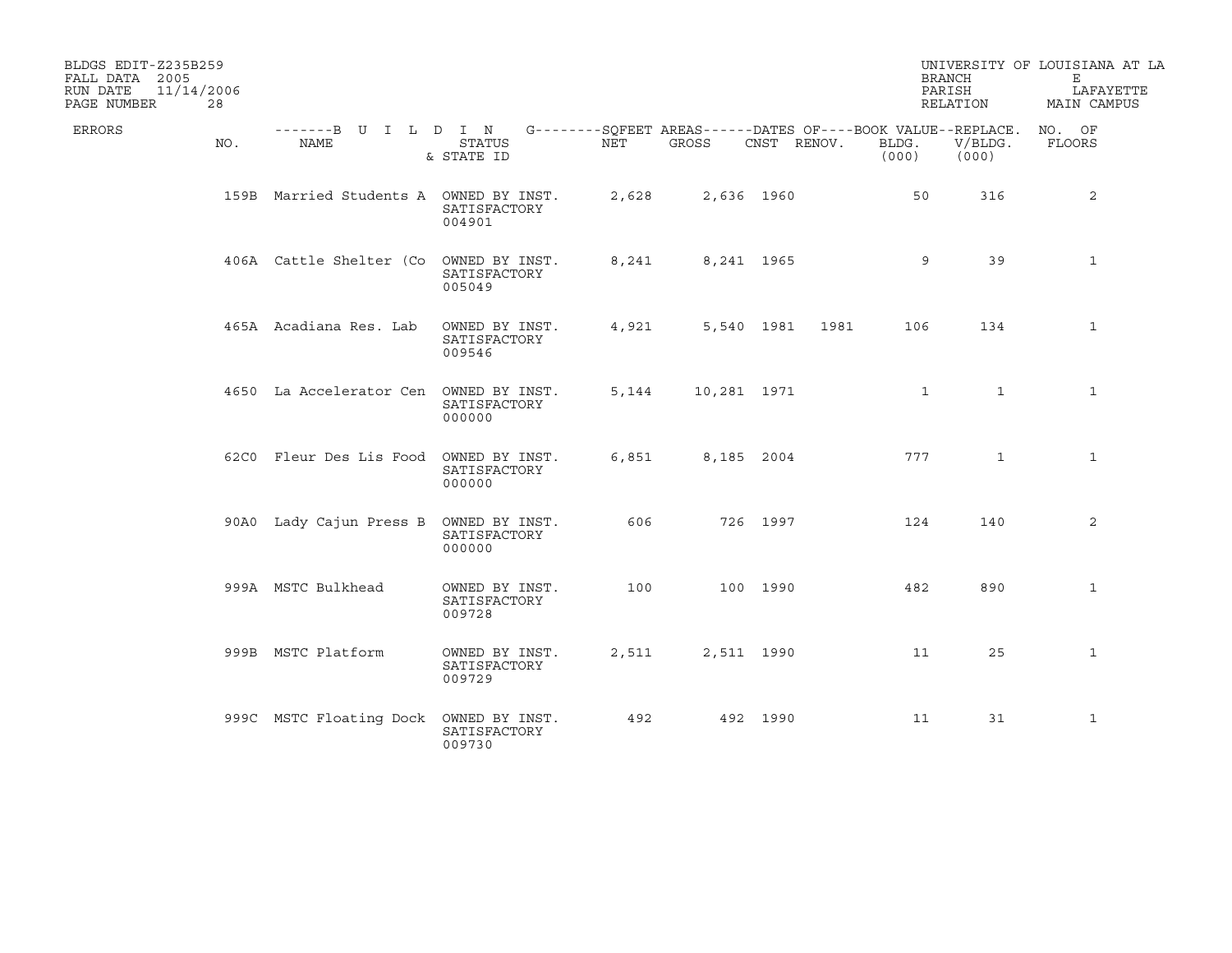| BLDGS EDIT-Z235B259<br>FALL DATA<br>2005<br>11/14/2006<br>RUN DATE<br>PAGE NUMBER | 29   |                    |                                                       |                |                         | <b>BRANCH</b><br>PARISH<br>RELATION                                               | UNIVERSITY OF LOUISIANA AT LA<br>Е<br>LAFAYETTE<br>MAIN CAMPUS |
|-----------------------------------------------------------------------------------|------|--------------------|-------------------------------------------------------|----------------|-------------------------|-----------------------------------------------------------------------------------|----------------------------------------------------------------|
| ERRORS                                                                            | NO.  | $---B$ U<br>NAME   | $G - - - - - - -$<br>I N<br>D<br>STATUS<br>& STATE ID | -SQFEET<br>NET | RENOV.<br>GROSS<br>CNST | AREAS------DATES OF----BOOK VALUE--REPLACE.<br>V/BLDG.<br>BLDG.<br>(000)<br>(000) | NO. OF<br>FLOORS                                               |
|                                                                                   | 999D | MSTC Maint. Bldg   | OWNED BY INST.<br>SATISFACTORY<br>011765              | 1,200          | 1,200 1990              | 78<br>15                                                                          |                                                                |
|                                                                                   | 999E | MSTC Instructor Tr | OWNED BY INST.<br>SATISFACTORY<br>011766              | 980            | 980 1990                | 63<br>32                                                                          |                                                                |
|                                                                                   | 999F | MSTC Swimming Pool | OWNED BY INST.<br>SATISFACTORY<br>000000              | 3,640          | 3,888 1999              | 142<br>142                                                                        |                                                                |